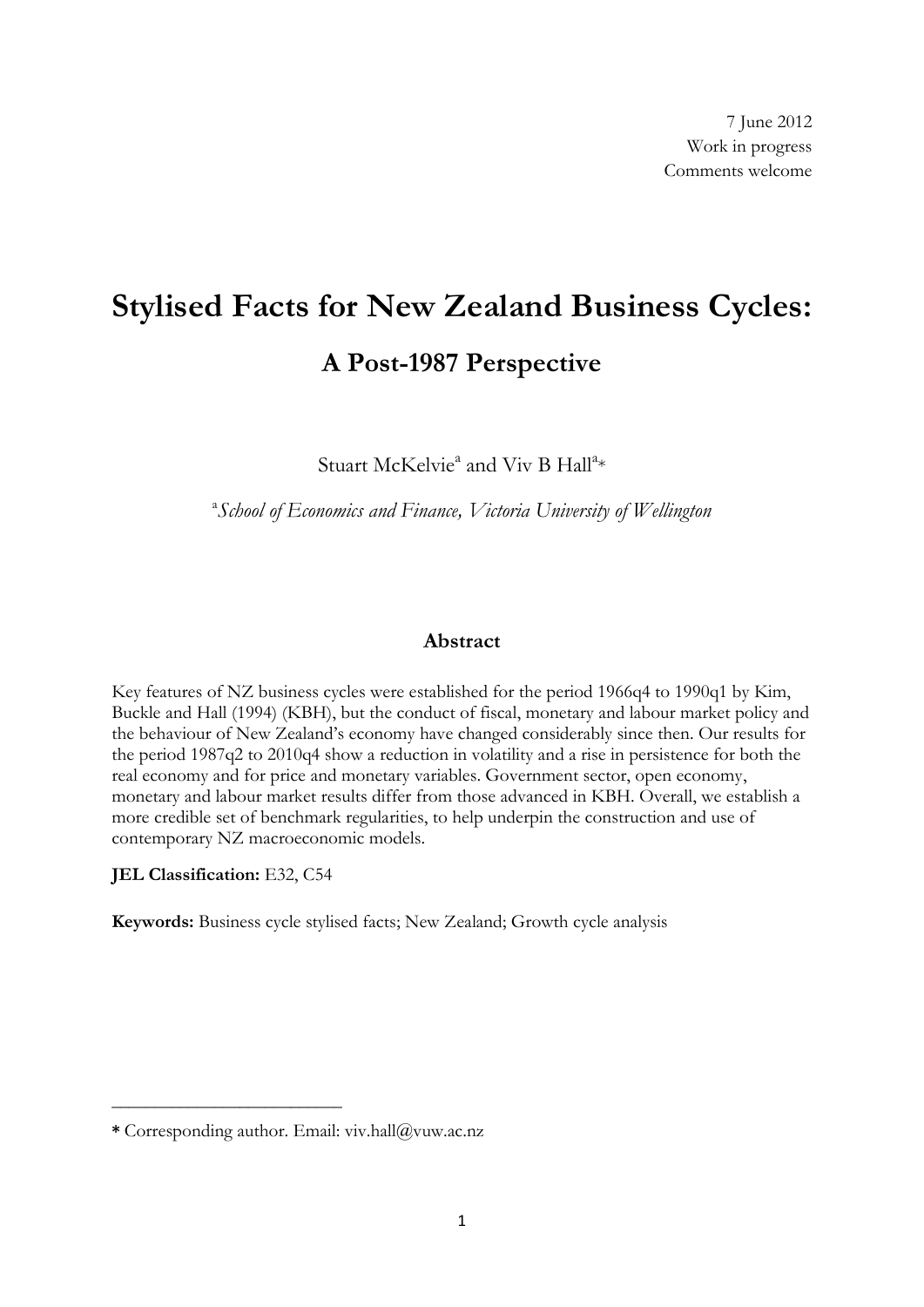# **Stylised Facts for New Zealand Business Cycles:**

# **A Post-1987 Perspective**

#### **1 Introduction**

Over the past 60 years or so, the New Zealand economy and the international environment in which it operates have undergone major changes. Key features of New Zealand business cycles were established for the period 1966q4 to 1990q1 by [Kim, Buckle, and Hall \(1994\)](#page-37-0) (KBH)<sup>1</sup>, but a number of financial, fiscal, external sector, and labour market regularities had to remain unresolved in that study. Moreover, the conduct of fiscal, monetary and labour market policy in New Zealand and the behaviour of its economy have changed considerably since then. It is timely therefore to present a more contemporary set of stylised facts for New Zealand business cycles.

We use well-established univariate and bivariate growth cycle methodology to quantify volatility, persistence, and co-movements of aggregate output with the economy's salient macroeconomic variables, for the period from 1987q2 to 2010q4. Unlike many other comparable studies, we give particular attention to the extent to which volatility, and contemporaneous and non-contemporaneous crosscorrelations have moved within our sample period<sup>2</sup>. Results are assessed in the context of KBH (1994), McCaw (2007), and Hall and McDermott (2011) (HMcD).

The stylised facts approach can be traced back at least as far as Lucas (1997, p 10) who stated that "with respect to the qualitative behaviour of co-movements among [economic time] series, business cycles are all alike". This claim implied the possibility of a unified explanation of business cycles grounded in the general laws governing market economies. The insights of Lucas led to increased emphasis on business cycle facts being the starting point for any macroeconomic theory and model which purported to explain and predict aggregate economic activity. So much so that nowadays, "stylised facts" provide not only one important litmus test for existing macroeconomic models, but also a guide to the construction of new models.

In the late 1980s and early 1990s, a series of papers revisited the stylised facts for a number of industrialised economies. These studies included, influentially, [Greenwald, Stiglitz, Hall, and Fischer](#page-37-1)  [\(1988\)](#page-37-1), Kydland and Prescott (1990), [Backus and Kehoe \(1992\)](#page-36-0), and [Backus, Kehoe, and Kydland \(1994\)](#page-36-1), among others. For some macroeconomic variables, these studies established consensus, for others diversity. Unfortunately, very few of these findings were directly portable to small open economies such as New Zealand and Australia, contrary to the general view expressed by [Lucas \(1977\)](#page-38-0) that business cycles are all alike. For New Zealand, this limitation was responded to initially by Kim, Buckle and Hall (1994),

1

<sup>&</sup>lt;sup>1</sup> Prior to this study, there had been no systematic analysis of the properties of New Zealand business cycles since the work by Haywood (1972) and Haywood and Campbell (1976).

<sup>&</sup>lt;sup>2</sup> Our results come from programs written in RATS by Dr Kunhong Kim.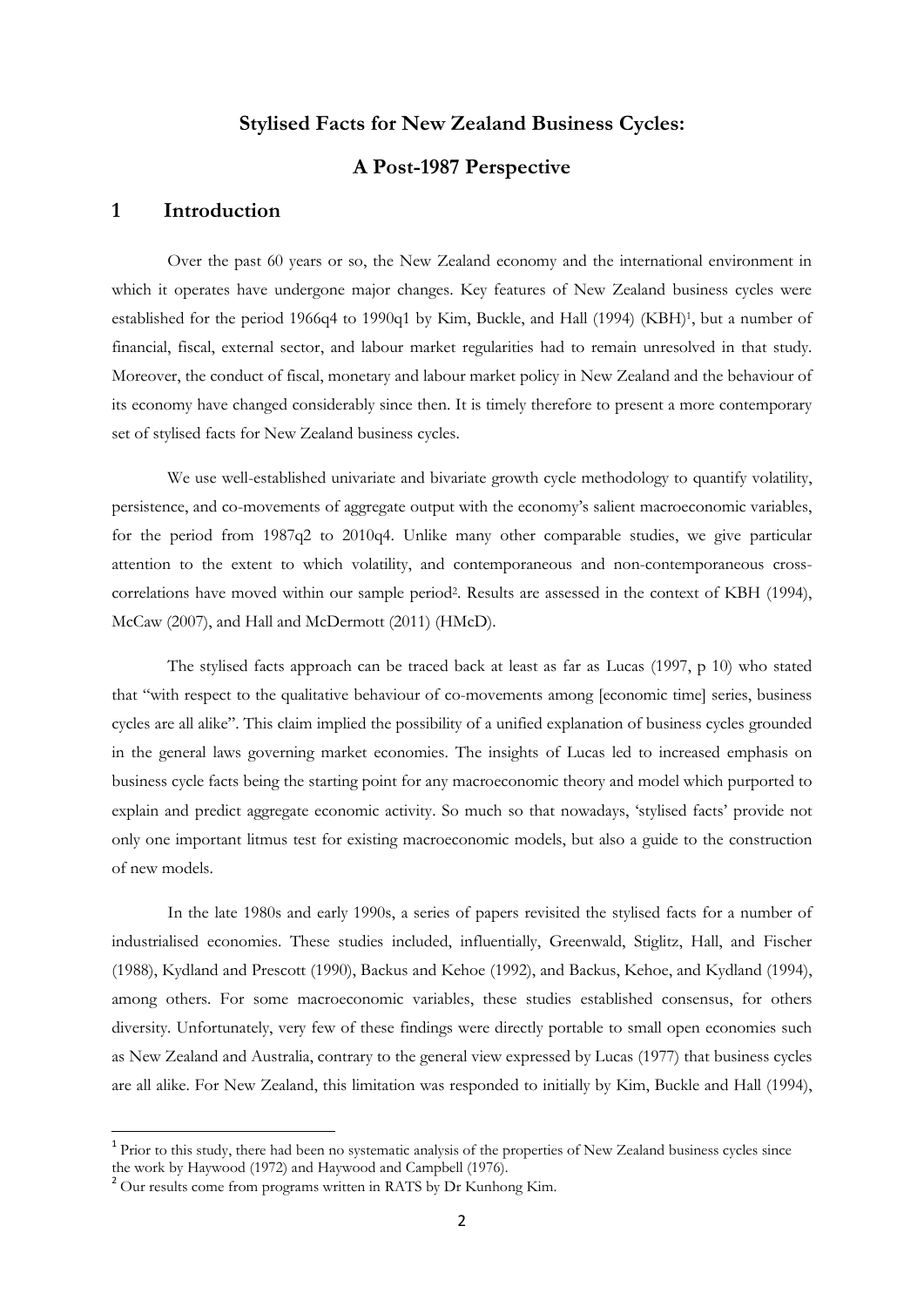and for Australia by Crosby and Otto (1995) and by Fisher, Otto and Voss (1996). More recent results for Australia have been reported in Tawardros (2011).

In their examinations, KBH (1994) documented the volatility, autocorrelation, and crosscorrelation with real GDP of a comprehensive set of macroeconomic variables. They established a number of key features of New Zealand growth cycles, including the exceptional volatility of the economy; the procyclicality of real variables, the countercyclical tendency of price fluctuations, and a number of robust labour market regularities. However, the scale of changes to the economy in the latter part of their sample period frustrated efforts to obtain credible regularities with respect to New Zealand"s financial, fiscal, and open economy variables. Clarification of the uncertainties in these areas provided a major motivation for this study.

Since the KBH study, research into stylised facts of New Zealand business cycles has been limited. [Sanyal and Ward \(1995\)](#page-38-1) investigated a number of bivariate regularities, although their analysis is preoccupied with the structural disturbances of the 1970s. [McCaw \(2007\)](#page-38-2) utilised New Zealand"s updated chain-volume data from 1987(2) to 2006(2) to examine relationships for an exhaustive set of macroeconomic variables. But the reporting of cross-correlation results for not only New Zealand"s output gap, but also for its CPI and nontradables inflation gaps, and the 90-day interest rate gap, together with cross correlations of key New Zealand variables with those for Australia and the U.S. meant that the study did not have a primary focus on the fiscal, financial, and external sector uncertainties identified in KBH. Nonetheless, where relevant, we compare our findings with those of McCaw. Similarly where relevant, our results are compared with those reported for New Zealand unobserved components business cycles in Hall and McDermott (2011, Table 7) for the sample period 1983q2 to 2006q4.

The statistical results we report are motivated by the following key questions: To what extent have the volatility and persistence of New Zealand's business cycles decreased since KBH? Has real variable regularity been maintained? Does government expenditure exhibit a pro-, counter-, or acyclical relationship with output? Can one establish credible regularities for other fiscal variables, including for taxation, transfers and a public debt to GDP ratio? Has more recent data helped clarify the cyclical relationship between net exports and real output? Can one establish a sufficiently clear role for the termsof-trade and the real aggregate exchange rate? Have a new set of monetary regularities emerged in the post-reform period? And how, if at all, have labour market regularities changed?

Our univariate and bivariate methodology is described succinctly in Section 2. Our stylised facts for New Zealand business cycles are reported and commented on in Section 3. Section 4 concludes.

# **2 Methodology**

As documented in Appendix C, our raw data series have been sourced from Statistics New Zealand (SNZ), the Reserve Bank of New Zealand (RBNZ), and the New Zealand Treasury. Variables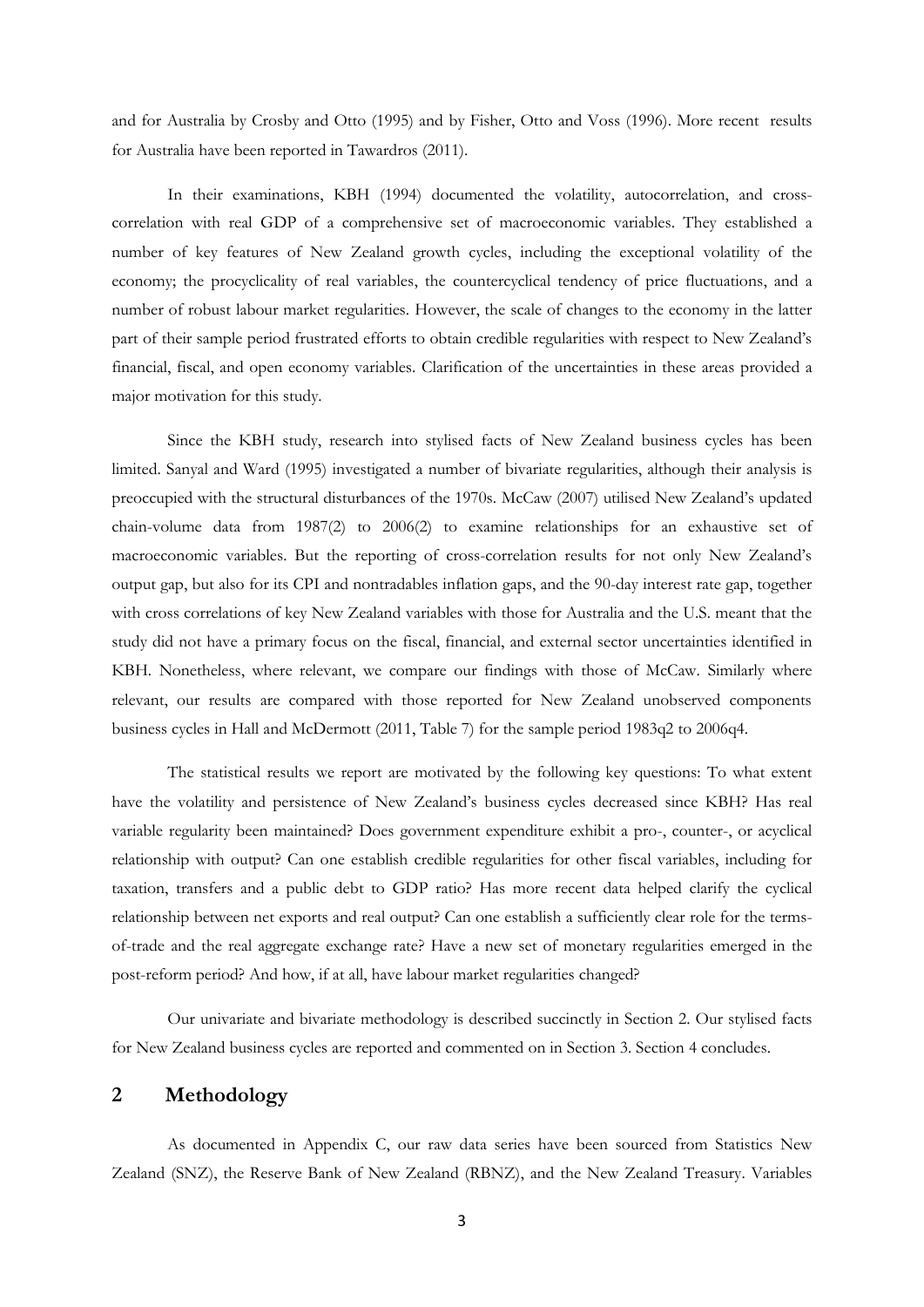from the latter data set have been utilised previously in Claus et al (2006), Dungey and Fry (2009) and Hall and McDermott (2011). Our sample size is restricted to the period from 1987q2 to 2010q4, to coincide with the start point of SNZ"s chain-volume series based on the International System of National Accounts 1993.

The set of variables selected for analysis was largely guided by stylised facts which were either unresolved in KBH or may have changed significantly since then. This necessitated considering real GDP expenditure components, external variables, monetary variables, and labour market variables. Series were seasonally adjusted as required and then log transformed, with the exception of those containing negative observations (e.g. net exports) or those already expressed as a percentage (e.g. interest rates).

To achieve consistency with previous studies for New Zealand, the methodology of this paper is basically as utilised in KBH (1994) and McCaw (2007). This meant the adoption of growth cycle rather than classical cycle methodology, and as is well-known immediately raises the controversial issue of detrending.

An assessment of fluctuations about a trend in an observed economic variable  $(y_t)$ , requires decomposition of its time series into a non-stationary trend component  $(g_t)$  and a stationary cyclical component  $(c_t)$ :

$$
y_t = g_t + c_t
$$

A considerable number of de-trending procedures are possible, but we utilise the well-known algorithm developed by [Hodrick & Prescott](#page-37-2) (1980) (HP). This HP filter has the considerable advantage of providing a simple, intuitive, and highly operational method of trend extraction. It generates an estimate of the secular and cyclical components according to the convex minimization problem

$$
\min_{[g_t]_{t=1}^T} \left[ \sum_{t=1}^T c_t^2 + \lambda \sum_{t=2}^{T-1} ((g_{t+1} - g_t) - (g_t - g_{t-1}))^2 \right]
$$

where  $\lambda > 0$ . Implicit in the above equation is a trade-off between the degree of fit and the smoothness of the trend component. The first term in the equation represents the sum of the squared deviations from trend and penalises the cyclical component. The second term is the sum of the squares of the trend component's second differences, and penalises variations in the trend growth rate. The arbitrarily chosen smoothing parameter,  $\lambda$ , determines the rate at which the latter is penalised relative to the former. As  $\lambda$ approaches zero, the trend component conforms more closely to the actual data series; while as  $\lambda$  tends to  $\infty$ , the trend component becomes linear. We adopt Hodrick and Prescott's (1980) recommended smoothing parameter of 1600 for quarterly data, as previously used successfully for New Zealand series reported in KBH (1994) and in Hall, Kim, and Buckle (1998). Adoption of this parameter value also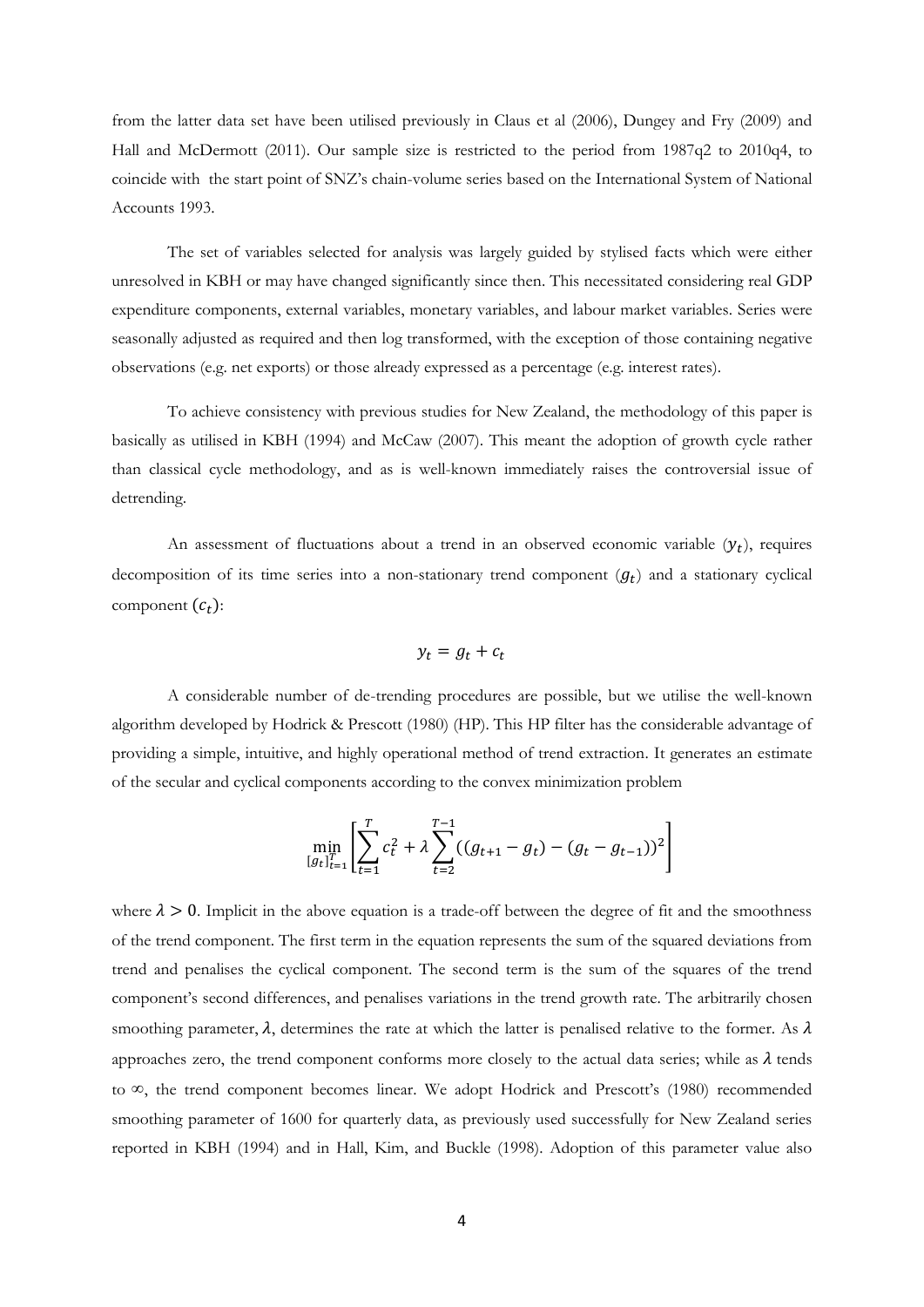facilitates direct comparisons with results from KBH (1994), McCaw (2007), and studies for many other countries.

However, use of the HP filter is not without controversy. In particular, it is argued that use of the standardised smoothing parameter has a tendency to generate spurious correlations by attributing medium to long-run variations in the data to the cycle when in fact, they are part of the trend [\(Harvey and](#page-37-3)  [Jaeger,](#page-37-3) 1993). HP filters are also criticised for producing unusual cyclical components toward either end of the sample [\(Baxter & King, 1999\)](#page-36-2). Such criticism provokes the consideration of alternative detrending methodologies. Prominent alternatives include the band-pass filter of [Baxter and King \(1999\)](#page-36-2) (BK) and the unobserved components (UC) model of Harvey [\(1985,](#page-37-4) [1989\)](#page-37-5) . For example, Choy (2011) has recently used BK and UC methodology to assess stylised facts for Singaporean business cycles, and [Tawardros](#page-38-3)  [\(2011\)](#page-38-3) has used HP and UC methodology to re-examine Australia's stylised business cycle facts. Computation of results for New Zealand using UC methodology would be an avenue for further work and may or may not provide material insights additional to those reported here.

Following application of the HP filter, our detrended series are analysed to obtain their standard deviation, autocorrelations, and cross-correlations with output. These statistical measures are contained in Tables 1 for key National Accounts real output and expenditure variables, Table 1a for New Zealand Treasury fiscal variables, Table 1b for labour market variables, and Table 2 for price and monetary variables. The standard deviation indicates the volatility of a particular series, while the first-order autocorrelation tells of its immediate persistence. These measures are supplemented by cross-correlations which convey the direction and strength of a variable's co-movement with output. The correlation coefficients may be described as either procyclical, countercyclical or acyclical. <sup>3</sup> Because the contemporaneous correlation is not always the most informative, the co-movement of each series with real GDP is computed initially as far as fifth-order leads and lags. Specifically, the cyclical component of the candidate variable at time  $t + k(x_{t+k})$  is associated with the cyclical component of real GDP at time  $t(y_t)$ , for all  $-5 \le k \le 5$ . Under this approach, a maximum correlation at, for example,  $k = 3$ indicates that the cyclical component of the candidate variable tends to lag the aggregate business cycle by three quarters.

The bivariate cross-correlation coefficient estimates presented in our Tables should be interpreted in the context of their statistical significance. To this end, the present paper follows the approach of KBH by reporting for each of the summary statistics Generalised Method of Moments standard errors, computed as explained i[n Christiano and Eichenbaum \(1992\)](#page-36-3).

1

<sup>3</sup> A variable will be said to be procyclical when its deviations from trend are *contemporaneously* correlated with those of output in a positive fashion; countercyclical when its deviations from trend are *contemporaneously* correlated with those of output in a negative fashion; and acyclical when its deviations from trend exhibit a *contemporaneous* correlation with output that is close to zero.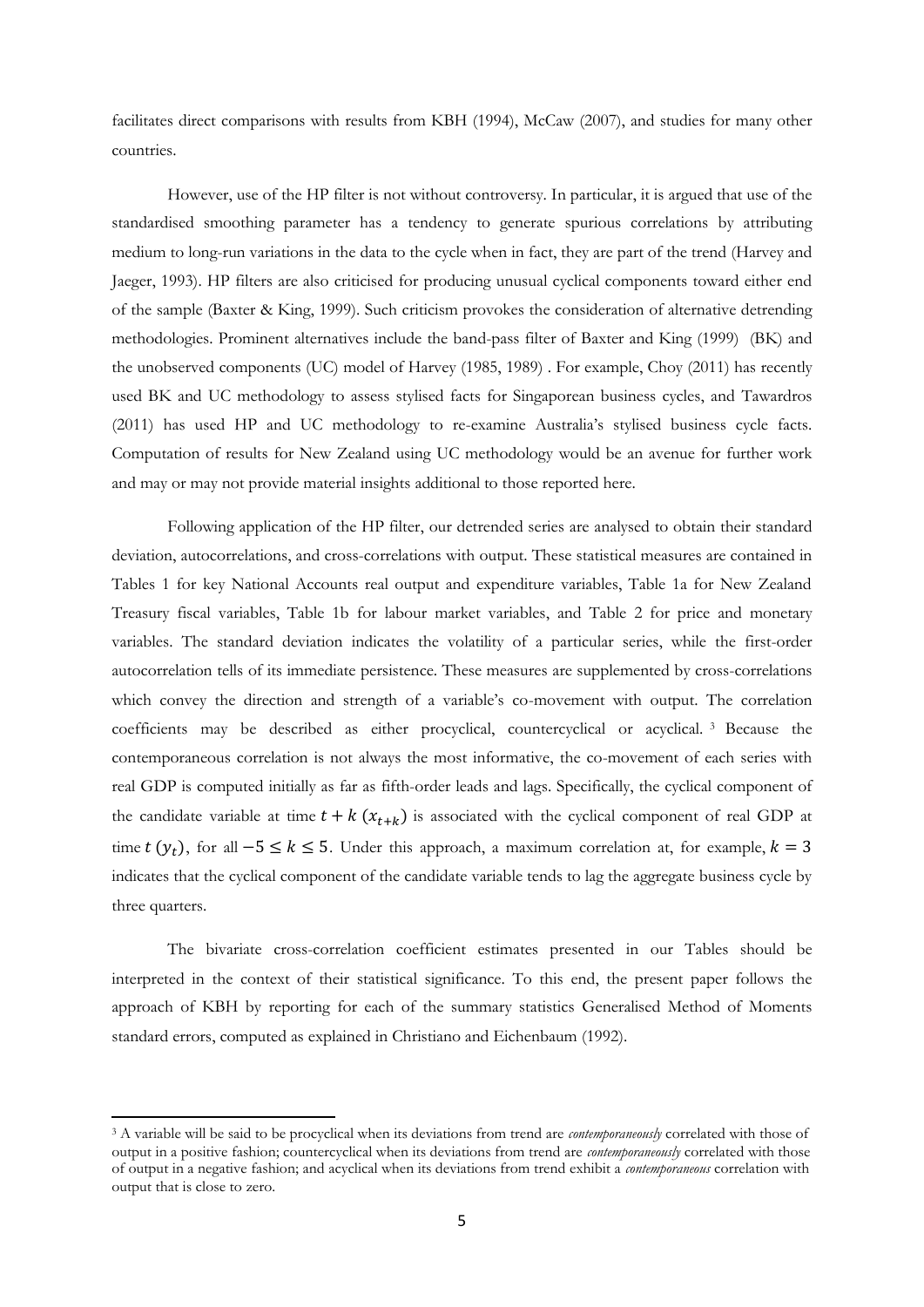The statistics in the Tables are also limited to the extent that they are full-sample averages. To assess the stability over time of these sample-average values, we adopt a "moving windows" form of analysis, as utilised in KBH. Specifically, we plot a 21-quarter moving average of the standard deviations and cross-correlations with output for all variables. Due to the short size of the sample period relative to KBH, this analysis was also performed for both a 13-quarter and 29-quarter moving average. However, as the latter results were not materially different, they have not been reported. Further, unlike KBH and the results reported in most other studies, our stability over time analysis is extended beyond the contemporaneous correlations to the phase shift corresponding with the maximum cross-correlation which is statistically significant. For example, in the case of net exports, the moving windows analysis has been reported for both the contemporaneous correlation and the correlation at a lag of two quarters.

# **3 Business cycle regularities**

Figure 1 shows movements in the logarithm of New Zealand"s real expenditure-based Gross Domestic Product (GDP), for the period from 1987q2 to 2010q4. Also plotted is the HP filtered trend component for  $\lambda = 1600$ . Over this period, real GDP has grown to 178% of its original level. New Zealand"s GDP has been characterised by a number of fluctuations about its long-term trend, the statistical properties of which can be used to describe, define and analyse that nature of New Zealand"s business cycles.



#### **Figure 1**

Gross Domestic Product (Expenditure)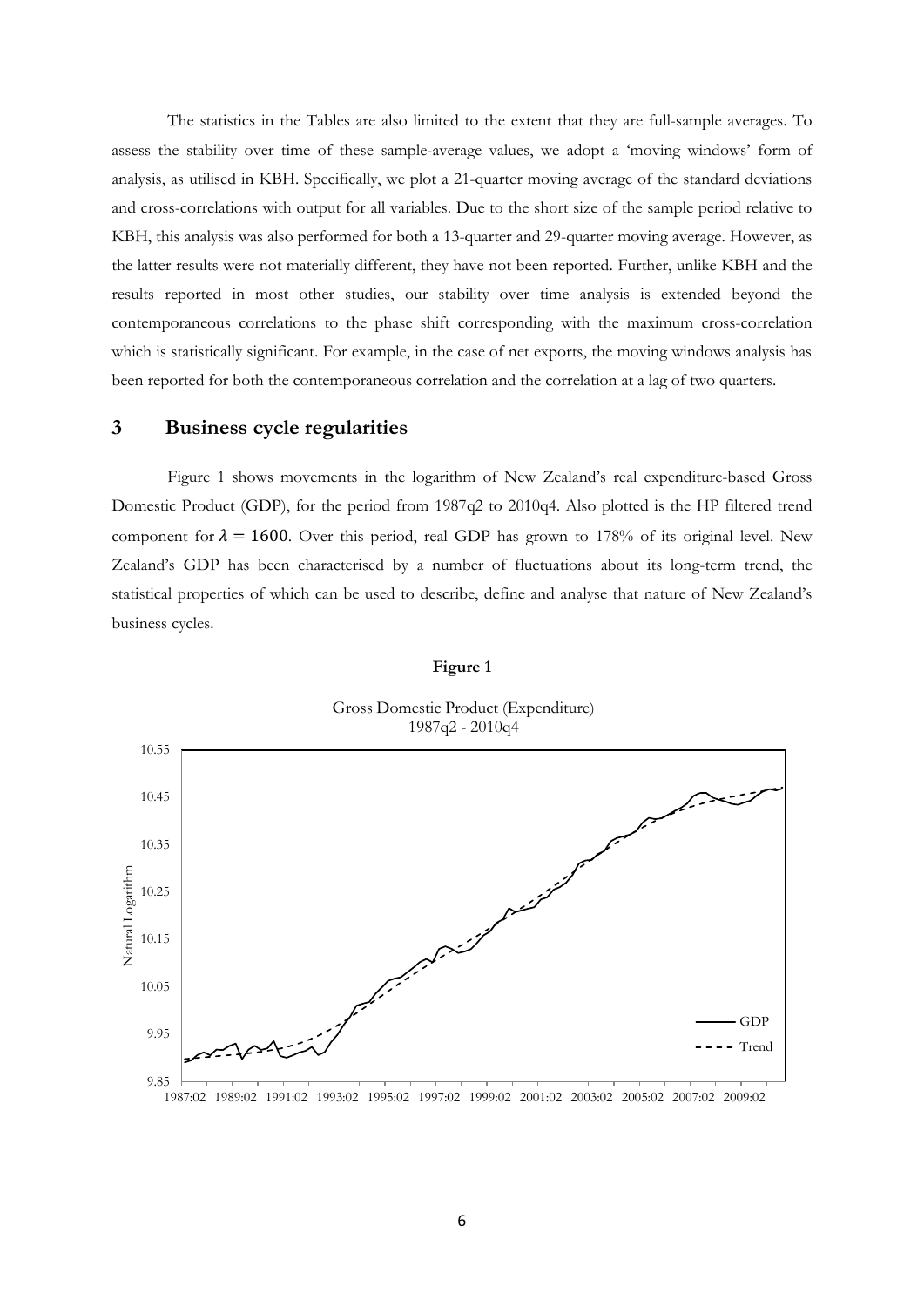The most sizable fluctuations can be reconciled with macroeconomic events of historical significance<sup>4</sup>. Such events include the domestically-felt recession experienced simultaneously by the U.S. and Australia in the early 1990s; the relatively modest slowdown in 1998-1999 associated with the Asian financial crisis and New Zealand"s successive summers of drought; the domestic boom of 2007 on the back of a buoyant housing market and strong consumer confidence; and most recently, the Great Recession from 2008 through to 2010.

#### *3.1 Volatility and Persistence*

**.** 

Virtually all aspects of the New Zealand economy, real and nominal, have undergone a significant reduction in volatility since the conclusion of the sample period in KBH (1994). Full sample measures of the standard deviation and relative standard deviation for New Zealand"s key macroeconomic variables are presented in Tables 1, 1a, 1b and 2. The relative standard deviation of macroeconomic variable  $x$  is its standard deviation relative to that of expenditure-based GDP (variable  $y$ ). These statistical measures document the emergence of an inherently more stable economy.

Perhaps the most significant stylised fact to have emerged in this context is a marked reduction in the general volatility of the real economy. As illustrated in Table 1, the standard deviation of the cyclical component in real GDP has fallen from a remarkable 3.64% in KBH to only 1.41% in the updated sample period. Unsurprisingly, this fall has coincided with a rise in persistence, with the first-order autocorrelation of real GDP increasing from .31 in KBH to .77 in the present study. These broad facts are consistent with the findings of McCaw (2007), and the greater underlying stability of the New Zealand economy. It should be noted that, with a standard error of 0.10% for the volatility of real GDP, the full sample average disguises a degree of variability in the standard deviation itself, an observation that is reinforced by the changeable nature of the moving windows measure illustrated in Figure 2.

The decline in the volatility of real GDP has been mirrored to varying degrees throughout much of the real economy. Aggregate measures of consumption, investment, and government consumption expenditure have all witnessed a sizeable reduction in volatility. In light of such conformity, however, two expenditure components warrant particular attention: private non-residential fixed investment and government expenditure. Compared to the summary statistics obtained by KBH, the former is the only variable to experience an increase in its standard deviation, while the latter is the only real variable to exhibit a fall in its standard deviation relative to that of real output. The disconnectedness of these two variables echoes remarks made by KBH as to the relative independence of trend volatility in private fixed investment and government purchases. Such independence may reflect underlying differences in the determinants of these variables.

<sup>&</sup>lt;sup>4</sup> Descriptive accounts of New Zealand's business cycles over the period 1998 to 2011 can be found in Chetwin (2012), and of past recessions are available in Reddell and Sleeman (2008). Summary statistics for New Zealand"s post-war business cycles can be found in Hall and McDermott (2009).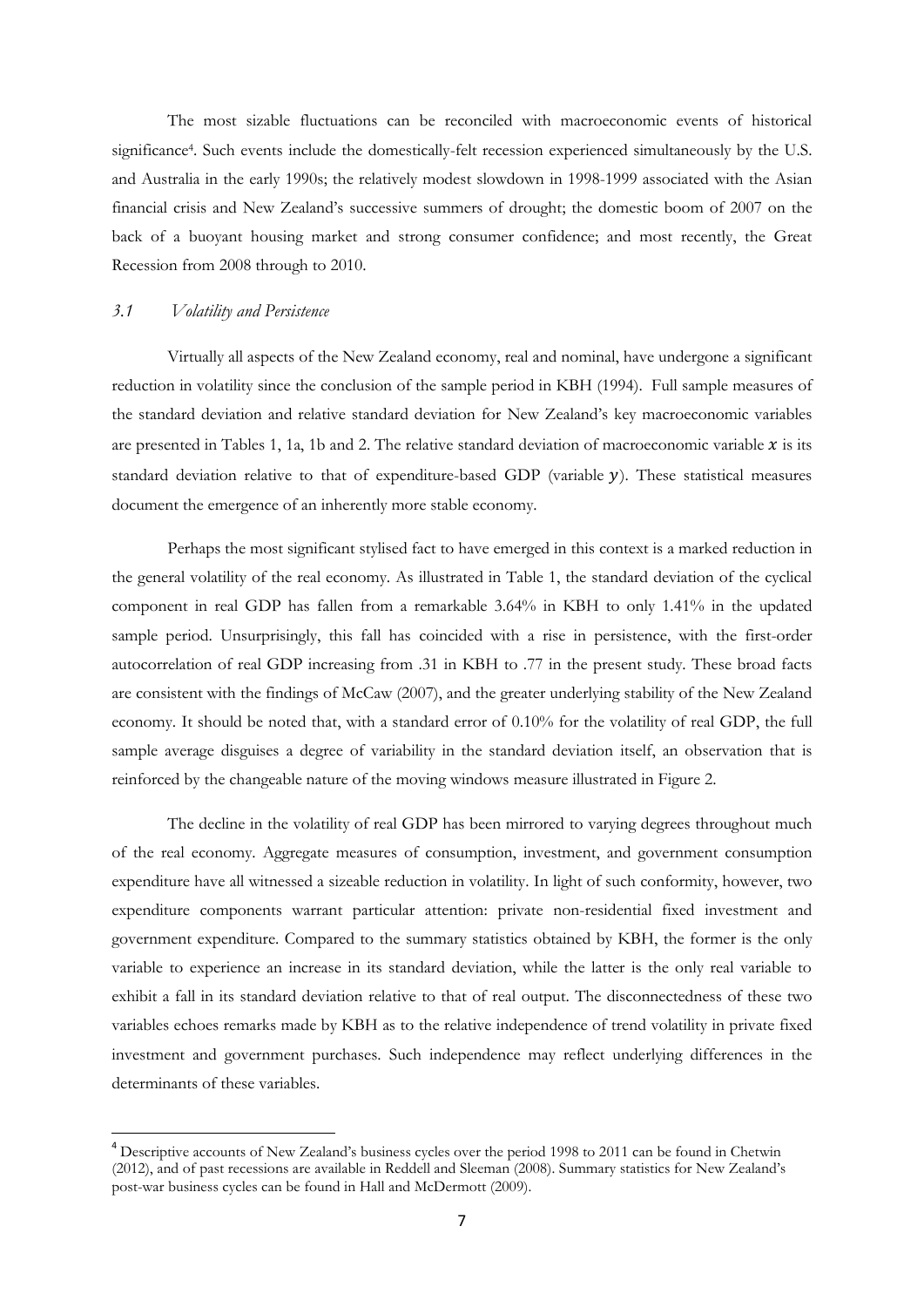What explains the manifest decline in New Zealand"s real variable volatility? At a proximate level, this trend may be associated with the stability of prices. As shown in Table 2, the standard deviation of the GDP deflator has fallen from 5.12% in KBH to a modest 1.20% in the present study.

It may also be associated with improved policy. For example, through the 1989 Reserve Bank Act, New Zealand became the first country to formally adopt inflation-targeting monetary policy. Two decades later, it appears the RBNZ has achieved considerable success in achieving its mandate "to formulate and implement monetary policy directed to the economic objective of achieving and maintaining stability in the general level of prices" (Reserve Bank of New Zealand Act 1989, s 8). Another policy-related catalyst for improved stability may be the more prudent use of fiscal policy, following on from enactment of the Fiscal Responsibility Act 1994, and since incorporated into the Public Finance Amendment Act 2004. Despite criticism that the rapidity and sequencing of these and other reforms may have restrained long-term growth over the past 30 years, it appears that the measures have played an instrumental role in the reducing the volatility of New Zealand"s business cycles – a feat which, of itself, may be conducive to growth in the long-run [\(Ramey & Ramey, 1995\)](#page-38-4). Outside of the policy domain, a more stable external environment during much of the sample period is likely to have been a further significant contributing factor.

While measures of absolute volatility can promote an intriguing narrative, business cycle theorists can often be more interested in measures of relative volatility; such as the standard deviation of the candidate variable relative to that of real GDP. Of particular note here, is the fact that non-durables consumption is almost as volatile as real GDP, with a relative standard deviation of 0.95. On the other hand, consumption of durables is more than twice as volatile as GDP. Consistent with stylised facts for the majority of industrialised countries, investment is significantly more volatile than both consumption and real GDP. In fact, with a relative standard deviation of 5.29, investment exhibits substantially more volatility than in the United States, where it tends to be only about 3 times as volatile as output [\(King &](#page-37-6)  [Rebelo, 2000\)](#page-37-6).

Results for taxation, transfers, net taxation and government debt to GDP variables were not reported in either KBH or McCaw. Notable from the measures reported in Table 1a, however, are that all four variables have been volatile relative to GDP, with net taxation having been particularly so.

The volatility of New Zealand"s external sector variables has also been notably lower since KBH (1994), with the exception of the real TWI. Not surprisingly for our sample period of fully flexible exchange rates, the real TWI has shown somewhat greater volatility, recording 6.06% relative to 5.03%. From a figure of 3.16%, the standard deviation of the net exports share has fallen to a new sample average of 1.63%, reflecting a reduction in the volatility of all subcomponents apart from service exports. Despite this improvement, the standard deviation of New Zealand"s net export share remains above the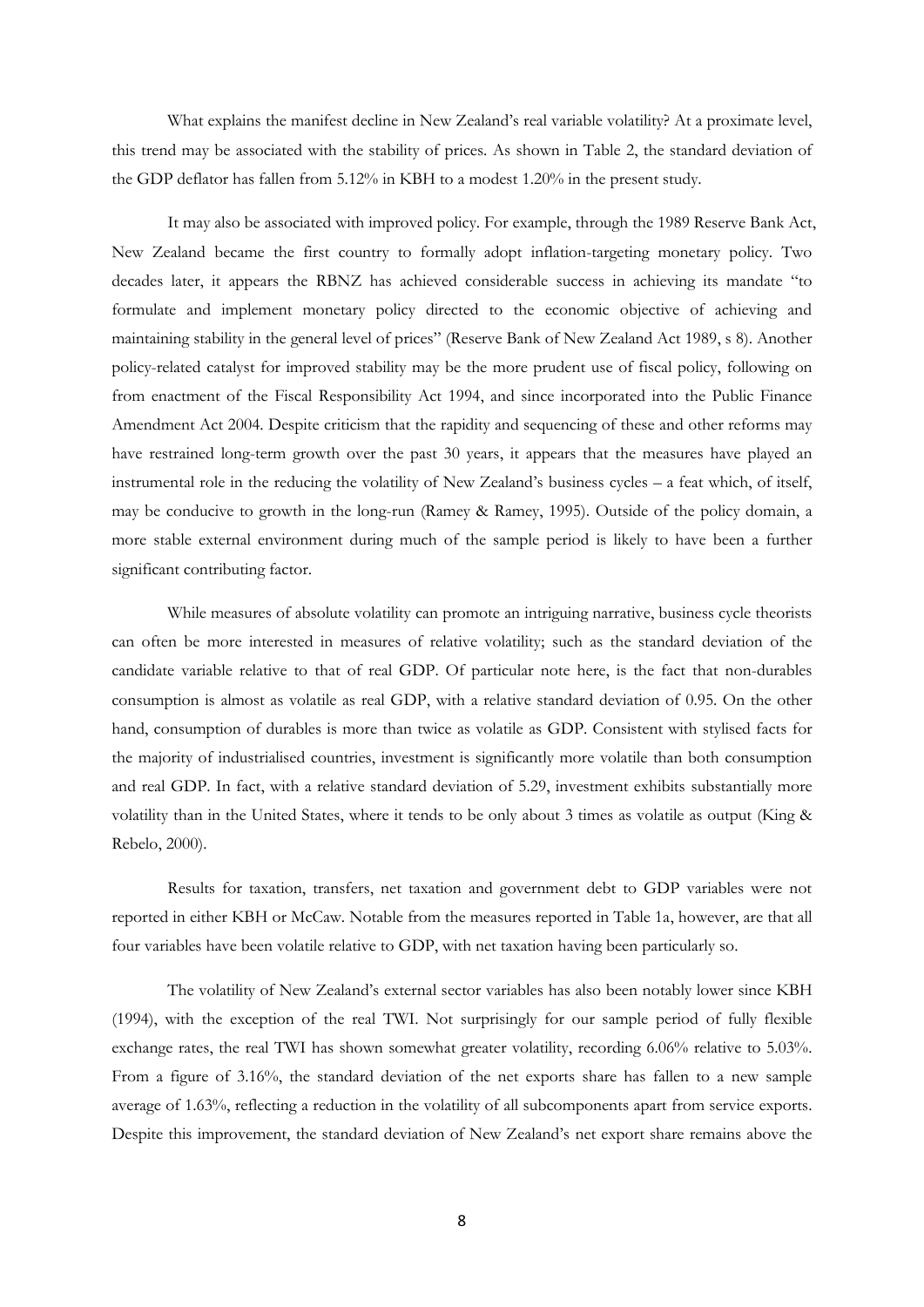median value of 1.06% obtained by [Backus et al. \(1994\)](#page-36-1) for their sample of 11 OECD countries, and almost four times as large as the figure of 0.45% for United States.

The decline in net exports volatility was paralleled by an even larger reduction in the standard deviation of the terms-of-trade from 8.54% to 3.34%. This trend may be ascribed to increased external stability and some degree of diversification of New Zealand"s export base. Indeed, upon surveying the moving windows analysis in KBH, it appears much of the accentuated volatility in that sample came during the early 1970s when oil prices were subject to severe shocks and New Zealand"s primary-oriented export base faced volatile world prices. This trend of high volatility in the terms-of-trade seems to have re-emerged during the recent global financial crisis, reflected to some extent in Figure 5 by the rise in the moving standard deviation for that series.

This study also takes the opportunity to revisit the volatility of New Zealand"s monetary variables in the wake of the extensive financial market deregulation that took place in the 1980s. KBH document a substantial degree of volatility in New Zealand's monetary sector. The equivalent facts for the period from 1987q2 to 2010q4 depict a virtually unrecognisable economy in terms of its relative stability. Of particular note is the significant reduction in the standard deviation of the 90-day nominal interest rate from 16.2% in KBH to 1.37% in the updated sample period. This was accompanied by a much less dramatic reduction in the standard deviation of the real 90-day rate from 2.07% to 1.14%. These trends reflect the increased stability of inflation over the past 20 years, as well as the general trend of declining volatility in most other macroeconomic variables. Despite the fall in amplitude of both short-term and long-term interest rates, the short-term rates remain relatively the more volatile, as one would expect.

There has been no material increase in the volatility of labour market variables reported in Table 1b, with all except (FTE) employment having been considerably less volatile than their KBH equivalents.

#### *3.2 Real Variable Regularity*

1

There is nothing particularly striking in the Table 1 cross-correlations between GDP and its major consumption and investment variables. Both consumption and investment, along with their disaggregated components, are strongly procyclical, with a magnitude of .76 for aggregate consumption and .79 for aggregate investment. Similarly, the correlation coefficients for the disaggregated components range from .58 for 'other' investment to .83 for durables consumption.<sup>5</sup> Of some note, though, is the magnitude of these coefficients, which evidence a much tighter correlation than was observed by KBH and bear a closer resemblance to the estimates reported by [King and Rebelo \(2000\)](#page-37-6) for the United States. "Real variable regularity" has therefore been both confirmed and enhanced.

<sup>&</sup>lt;sup>5</sup> 'Other' investment refers to all Private Gross Fixed Capital Formation that is not classified as either Residential or Non-Residential.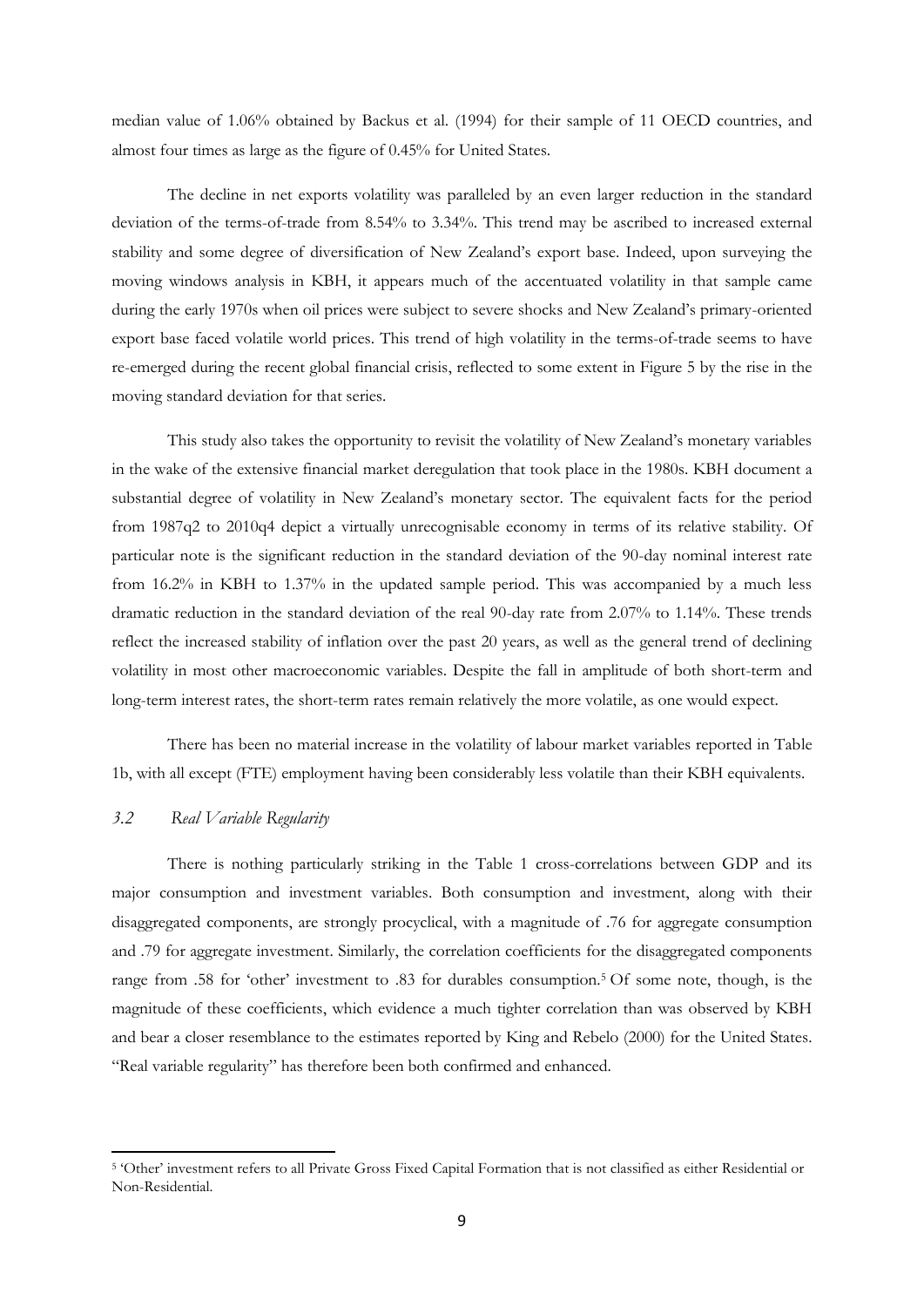#### *3.3 Fiscal Variables*

Except in recent multivariate VAR and UC studies for New Zealand by Claus et al. (2006), Dungey and Fry (2009) and Hall and McDermott (2011), it has been common to investigate stylised facts solely for National Accounts government expenditure variables. However, even for these variables the stylised facts continue to be controversial. For example, have government expenditure variables been consistently pro-, counter- or a-cyclical, have there been robust lead or lag lengths, and what has been the degree of movement in these relationships over time? With the aim of shedding further light on each of these aspects, we first present results for the conventionally reported government expenditure variables, and then for the other fiscal variables published in HMcD (2011, Table 7).

#### 3.3.1 *Government Expenditure*

In KBH, government expenditure variables displayed no systematic cyclical tendency (0.16 correlation for the aggregate and 0.14 for central government). The maximum statistically significant cross-correlation was 0.39 with fluctuations in government expenditure lagging fluctuations in real GDP by five quarters. In this sense, government expenditures constituted an exception to the contemporaneous real variable regularities displayed by consumption, investment, exports, and imports. That acyclical behaviour of government spending was consistent with the finding of [Backus and Kehoe](#page-36-0)  [\(1992\)](#page-36-0) that internationally, government purchases exhibit no systematic cyclical tendency.

The results we present for government expenditure variables in Tables 1 and 1a confirm both that aggregate government expenditure has been acyclical and that the maximum cross-correlation has been positive with a lag of five quarters. The magnitude of that maximum has, however, increased from the previous 0.39 to around 0.56, and the latter magnitude should be seen in the context of its variability over time, as illustrated in Figures 4 and 4a. There, the 21-quarter moving average of the five-quarter lagged cross-correlation for aggregate government expenditure has fluctuated considerably, and has almost always exhibited quite pronounced positive co-movements. The key changes in direction of the aggregate government expenditure variable seem associated most strongly with those in its investment expenditure component.

What then might this relationship imply for the nature of fiscal policy in New Zealand? Subject of course to the bivariate nature of the measure, and having due regard to the interpretation of most recent movements being limited by end-point issues associated with moving windows methodology<sup>6</sup>, the correlation is consistent with governments" following above trend movements in real GDP with often quite substantial above trend government expenditures.

**.** 

<sup>&</sup>lt;sup>6</sup> Further work is planned to address end-point issues.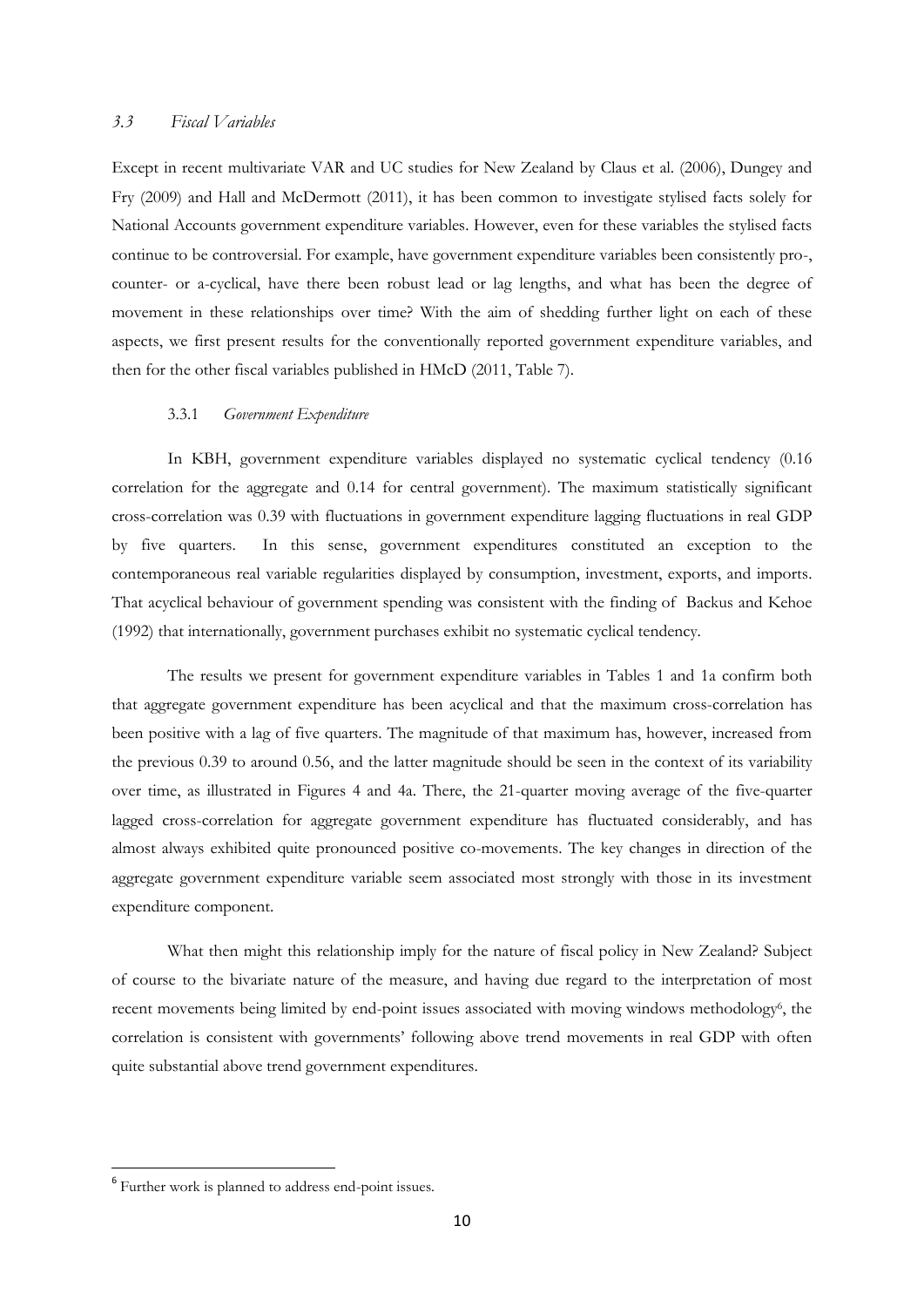#### 3.3.2 *Other Fiscal Variables*

The net taxation variable has been consistently and significantly procyclical, centred around its sample average correlation of 0.57 and with considerable variability over time (Table 1a and Figure 3a). Movements in taxation seem to have dominated those in transfer payments, as movements in taxation have been similarly positively correlated with a lag of one quarter (0.57). The maximum cross-correlation for transfers has been negative, with a lead of five quarters (-0.41)<sup>7</sup> .

Movements in the gross government debt to GDP ratio have also been very variable over time, and have been primarily negatively correlated with a lag of three quarters (-0.60), i.e. above trend movements in real GDP have been associated most strongly with subsequent below trend movements in the government debt to GDP ratio (Table 1a and Figure 4a) .

#### *3.4 Open Economy Variables*

**.** 

Among the industrialised countries of the world, the business cycle literature contains systematic evidence of a countercyclical trade balance. This stylised fact was reported by Backus and Kehoe (1992) for 10 industrialised countries. Nowadays, the assumption of a countercyclical trade balance is a commonplace feature of many DSGE models.

In light of this empirical consensus, one of the more puzzling stylised facts to have emerged from KBH was the sample average acyclical nature of net exports (-0.09, not significant). This sample average value reflected substantial subperiods of both pro-and counter-cyclicality, ending with a period from (centred) 1983 onwards of strong procyclicality (.60). These observations were inconsistent with Backus, Kehoe, and Kydland"s [\(1992\)](#page-36-4) 11-country median contemporaneous correlation of -0.29, and provide a key justifications for this paper"s reassessment of New Zealand"s business cycle facts.

This paper finds a more robust countercyclical tendency in net exports for the period from 1987q2 to 2010q4. The contemporaneous cross-correlation of -.33 in Table 1 reveals a weakly countercyclical, yet statistically significant, relationship between the net exports share and real GDP. Despite a notable degree of variability in the moving windows of this correlation, it remains negative for almost the entire sample period. On this evidence, the behaviour of net exports more closely reflects the common experience of other OECD countries in the updated sample period.

In a proximate sense, the stronger counter-cyclicality of New Zealand"s trade balance, relative to that found in KBH, can be attributed primarily to the relatively stronger procyclicality of imports. As can be seen from the relevant panels in Figure 3, imports determine not only the sign, but also the strength of the net exports share. In periods where imports and real GDP are closely correlated, above average

<sup>&</sup>lt;sup>7</sup> This result for transfers is in contrast to the statistically significant result reported in HMcD (2011, Table 7) of transfers being weakly contemporaneously countercyclicaal (-0.16). The HMcD sample period was 1983q2 to 2006q4.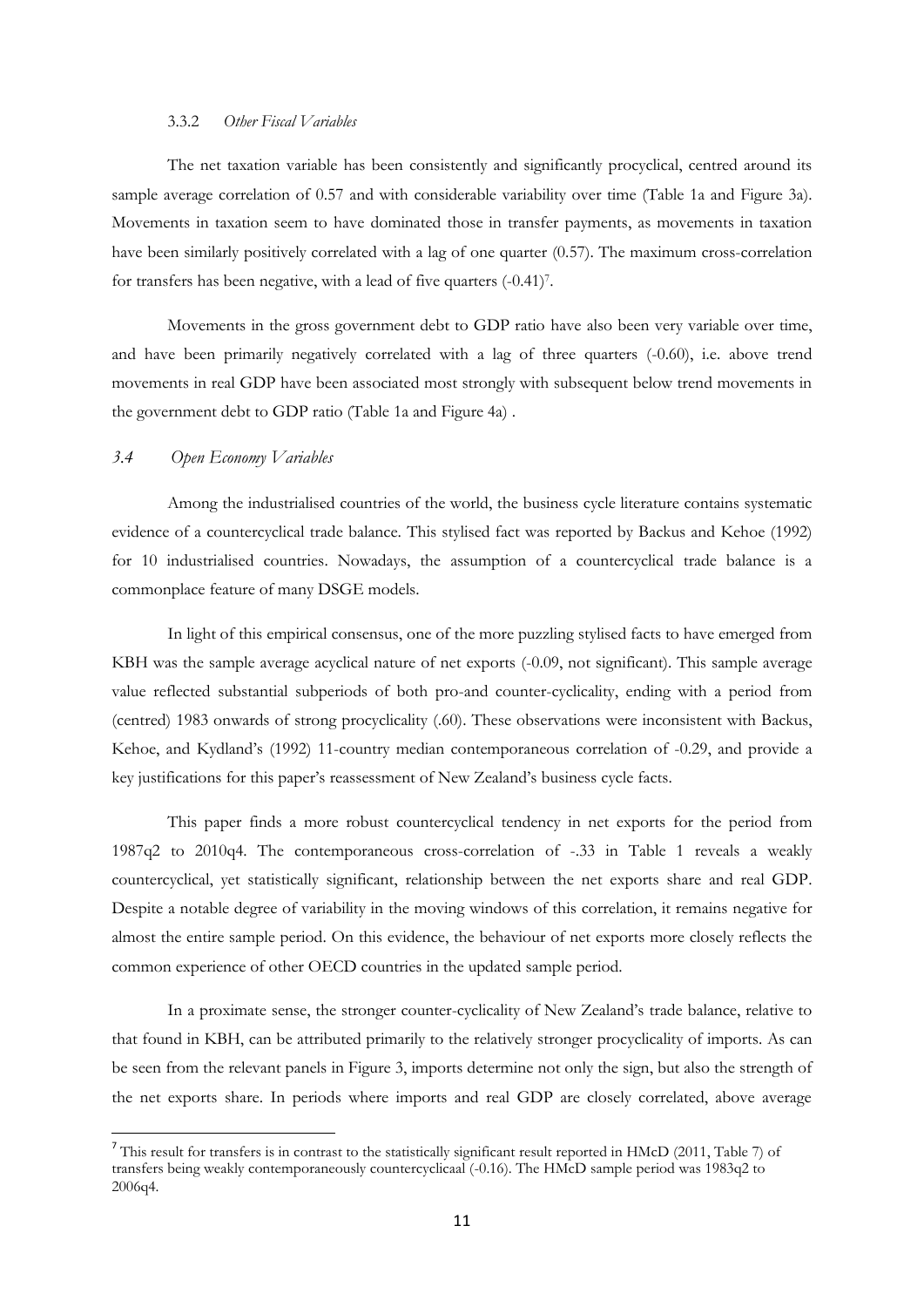output is more likely to result in a deterioration of the trade balance. The pivotal role of imports in the determination of the relationship between net exports and output can be reconciled with the strong income term assigned to import demand by empirical economists such as [Krugman, Baldwin, Bosworth,](#page-37-7)  [and Hooper \(1987\)](#page-37-7).

But is the contemporaneous relation the strongest one? As in KBH, where net exports are negatively cross-correlated with a magnitude of -0.35 and a lag of two quarters, we report a markedly stronger maximum cross-correlation of -.52, also at a lag of two quarters. The six-month lag might in principle be explainable in terms of concepts underpinning a J-curve. For example, if the terms-of-trade are procyclical, then for an expansion phase of the aggregate business cycle net exports could fall below trend as quantities of imported goods also expand. <sup>8</sup> In New Zealand, however, a deterioration of the trade balance could be dampened in the short-run by the relative stickiness of trade quantities. When trade quantities are slow to adjust, the price effect of a rise in the terms-of-trade would operate to improve the trade balance, thereby partially offsetting the adverse quantity effect outlined above. This argument would not be inconsistent with a two-quarter lag in the negative co-movement of the trade balance. So, has New Zealand"s terms of trade been procyclical or leading with a positive crosscorrelation? The answer would be yes if one turned to the maximum cross-correlation for the terms of trade reported in HMcD (2011, Table 7) for the sample period 1983q2 to 2006q4. There, the terms of trade was statistically significant with value 0.33, and led by two quarters. However, as reported in our Table 2, this relationship is not sustained when observations are extended through to 20010q4. There is then no statistically significant contemporaneous relation, and the maximum cross-correlation of 0.28 for a lag of two or three quarters is puzzling.

A robust specific role for the terms of trade has clearly not yet emerged from our bivariate work. We have, however, not yet assessed the relationship between the cyclical component of net exports at time  $t + k$  and the cyclical component of the terms-of-trade at time t, as encouraged by [Backus et al.](#page-36-1) [\(1994\)](#page-36-1), and some form of multivariate approach may be even more fruitful..

We have also considered the cyclical behaviour of both the real and nominal TWI. Both of these measures have been quite strongly procyclical (Table 2, 0.56), with magnitudes varying quite considerably over time (Figure 6). Not surprisingly, this is a considerably stronger result than the generally nonsignificant negatively correlated results obtained by KBH for their sample period which covered a series of different exchange rate regimes.

Disaggregated components of the trade balance also warrant brief discussion. Imports of services co-move positively with a two-period lag, contrasting with imports of goods which move procyclically.

 $\overline{a}$ 

<sup>8</sup> SNZ calculates the terms-of-trade as the price of exports relative to the price of imports. Accordingly, a rise in the terms-of-trade constitutes an improvement while a fall constitutes a deterioration. This explains why the abovementioned argument hinges upon a procyclical terms-of-trade as opposed to a countercyclical measure.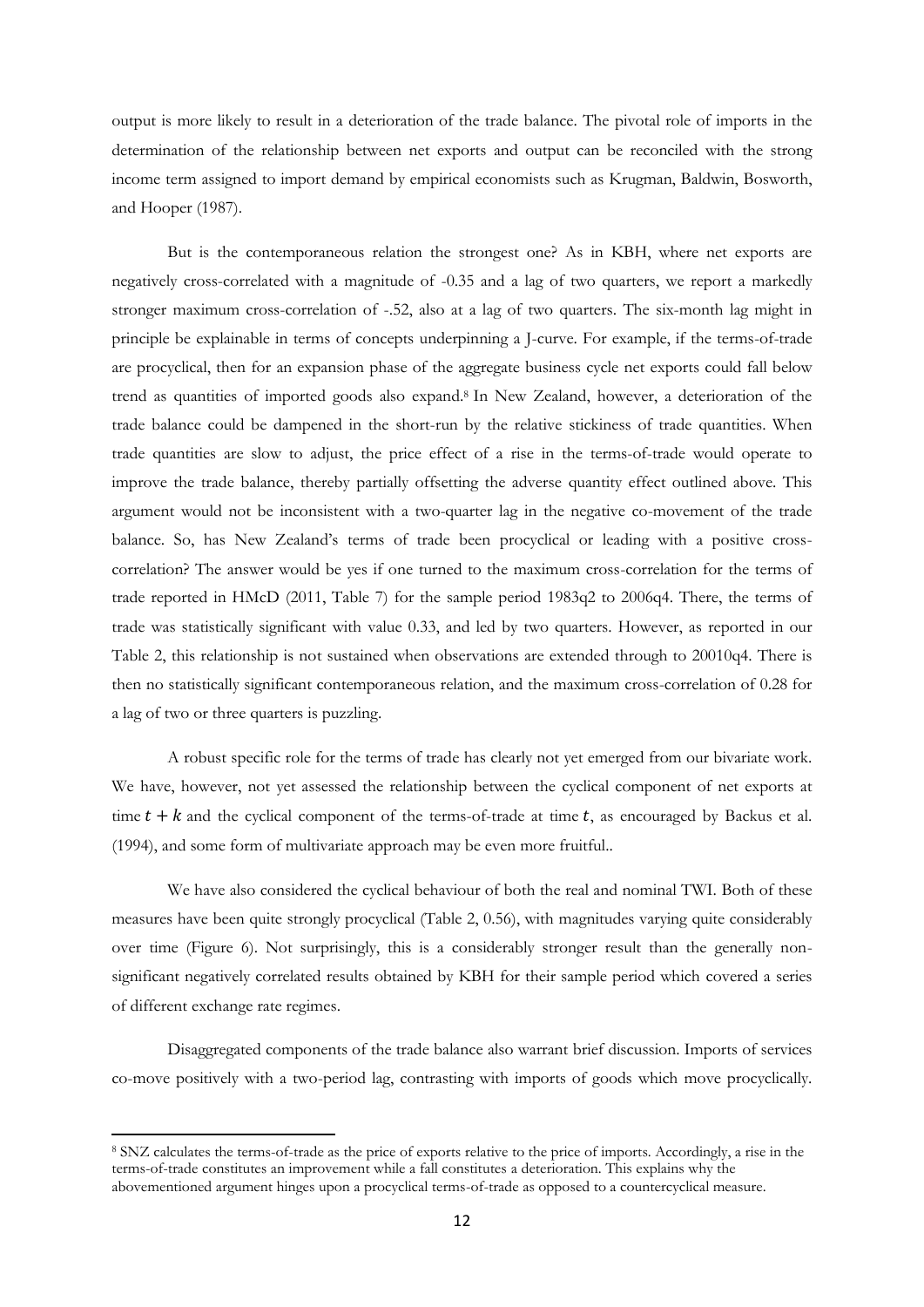More interestingly, though, exports of services have a maximum cross-correlation of 0.48 at a lead of two quarters, and are the only major real output variable in our set to lead the aggregate cycle.

#### *3.5 Monetary Variables*

**.** 

The study of KBH was unable to produce robust monetary variable results, due to major financial market deregulation during the sample period and changes to New Zealand"s exchange rate regime. Our using a sample period from 1987q2 to 2010q4 enables us to reassess monetary sector stylised facts in the context of a more stable regulatory environment and a floating exchange rate regime.

As shown in Table 2, all interest rate variables are contemporaneously procyclical with output. However, the contemporaneous relationship between interest rates and output is not the most striking. Consistent with the findings of McCaw (2007), our interest rates tend to lag economic activity by approximately three quarters. For a phase shift of this nature, the correlation coefficients range from 0.57 for the nominal rate on five-year government bonds to 0.73 for the real 90-day rate. On the basis of these results, one might be tempted to infer that the response of monetary policy to detrended output tends to be reactive, rather than proactive<sup>9</sup>. However caution must be exercised when associating changes in the interest rate with changes in monetary policy; as it is entirely possible for the former to occur independently of the latter via changes in credit demand or other financial market factors. It may also mean, for a flexible inflation-targeting central bank, that responses of output to interest rate movements may have been quite weak over the short- to medium-term.

To assess further this three-quarter lagged correlation, consider the representative case of the real 90-day interest rate. As illustrated in Figure 7, this has shown considerable stability over time, with the exception of a centred period between 2001q3 and 2005q2 during which it became close to acyclical. Nonetheless, one may posit an explanation grounded upon RBNZ"s considerable focus on the housing boom during this period. In the context of an already tight domestic economy, the housing boom accentuated inflation but added little to the economy in terms of increased output . Accordingly, the RBNZ"s interest rate response may have been less dependent on the deviations in output from trend, and more dependent upon the deviations from trend inflation.

There are several other distinctive observations for the cyclicality of monetary variables. The real interest rate displays a slightly stronger procyclical correlation than its nominal counterpart, short and long-term rates have broadly similar degrees of procyclicality, and results for the yield gap variable are consistent with those for the other interest rate variables. Finally, the two real monetary aggregate

<sup>&</sup>lt;sup>9</sup> HMcD (2011, Table 7) report, for the period 1983q2 – 2006q4, a maximum statistically significant crosscorrelation of -0.31 for a lead of nine quarters, which is consistent with weakly proactive monetary policy. However, in HMcD"s multivariate UC results, this monetary policy variable was then not significant, and dominated by terms of trade, government expenditure and net migration variables.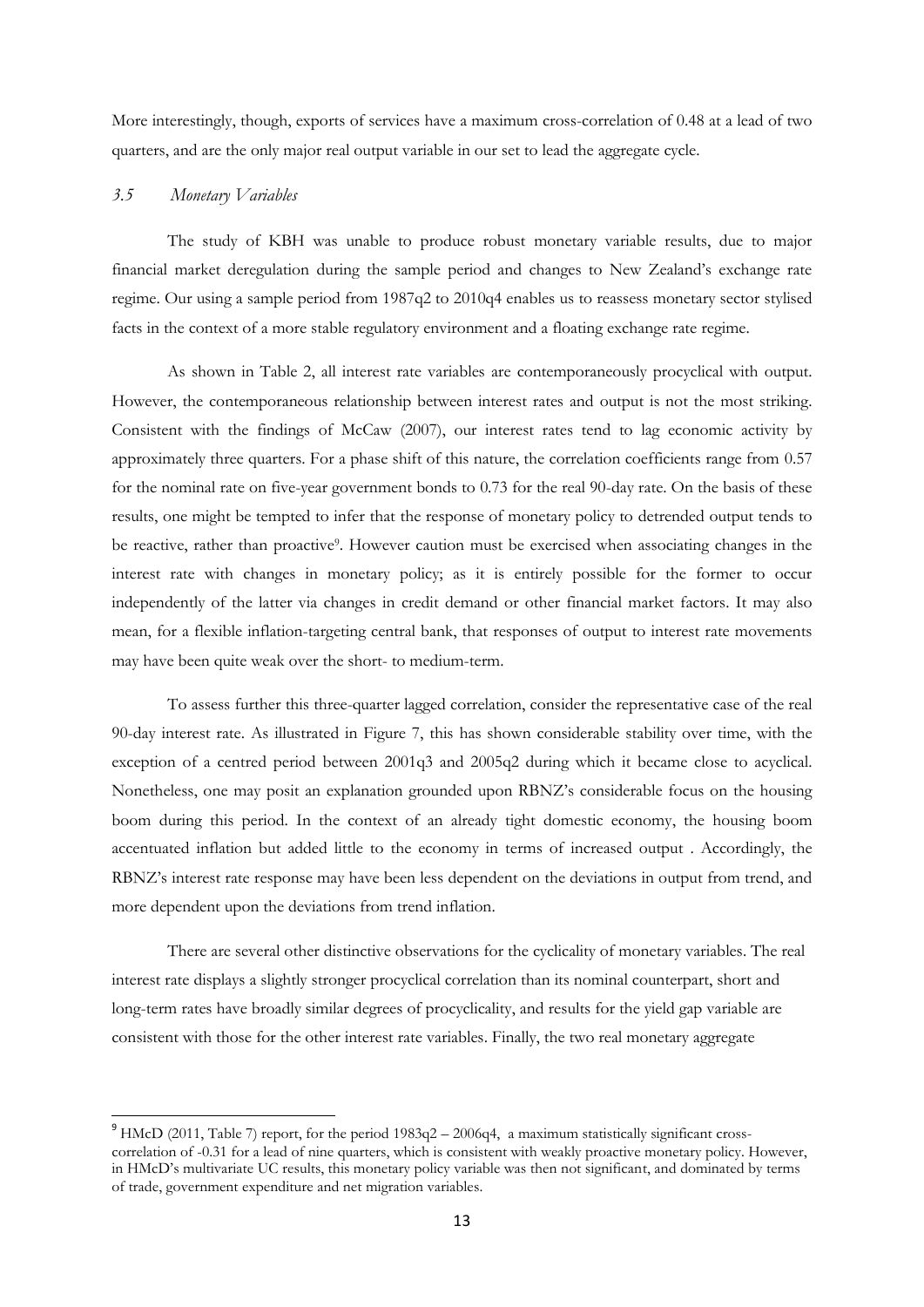variables included in our data set –  $M3(r)$  and  $DC(r)$  – are basically acyclical, but their correlation with output climbs to 0.61 and 0.40 respectively at a lag of five quarters.

#### *3.6 Prices*

Cross correlations between fluctuations in aggregate price level and output variables can be consistent with a range of theoretical underpinnings and empirical interpretations. KBH report a relatively weak, but statistically significant countercyclical relationship between these two variables, but the moving average relationships showed considerable variability over time. For example, the CPI exhibited a period of sustained procyclicality for the centred period covering the late 1970s and early 1980s.

Three price level measures are used in this study: the All Groups Consumer Price Index (CPI); the CPI excluding food, fuel, and government charges; and the GDP deflator. Their respective contemporaneous cross-correlations of 0.04, -0.14 and .12 are not statistically significant and are consistent with fluctuations in the price level being acyclical. However, when one considers the maximum co-movement at a lag of five quarters, the resulting coefficients offer evidence of a modest positive correlation with output for all three measures of prices (i.e., from 0.38 to 0.45)<sup>10</sup>. For example, when output is above trend at time t, one would expect the CPI to be somewhat above trend at time  $t + 5$ , a lagged relationship which is consistent with a degree of price stickiness at aggregate levels. Again not surprisingly, however, the lagged correlation has varied considerably over time, and has remained positive except for a short period centred in the early 2000s.

#### *3.7 Labour Market Variables*

**.** 

The greater part of our sample period post-dates passage of New Zealand's Employment Contracts Act and the subsequent Employment Relations Act, whereas the KBH sample pre-dated those Acts. So could one have expected materially different results for our contemporary sample period?

Key findings from KBH were that: aggregate employment fluctuations were positively correlated with output fluctuations with a lag of one quarter (0.40); aggregate labour productivity was strongly procyclical (0.79); and aggregate real average hourly compensation was very weakly procyclical (0.15 (0.10)), reflecting a lengthy period of procylicality and two short periods of centred countercyclicality. From a producer perspective, real private unit labour costs were consistently contemporaneously countercyclical for almost all of the period (-0.42), with this average having reflected contemporaneously procyclical real private labour costs (0.34) and their movements over time having been almost a mirror image of labour productivity movements.

Some interesting results emerge from our focus on the post-1987 sample period. Perhaps least surprising is that (FTE) employment fluctuations have on average now been more strongly positively

<sup>&</sup>lt;sup>10</sup> There is somewhat less strong but statistically significant evidence that the aggregate price level is negatively crosscorrelated with a lead of approximately five quarters (e.g.  $-0.35$  (0.09) for the CPI).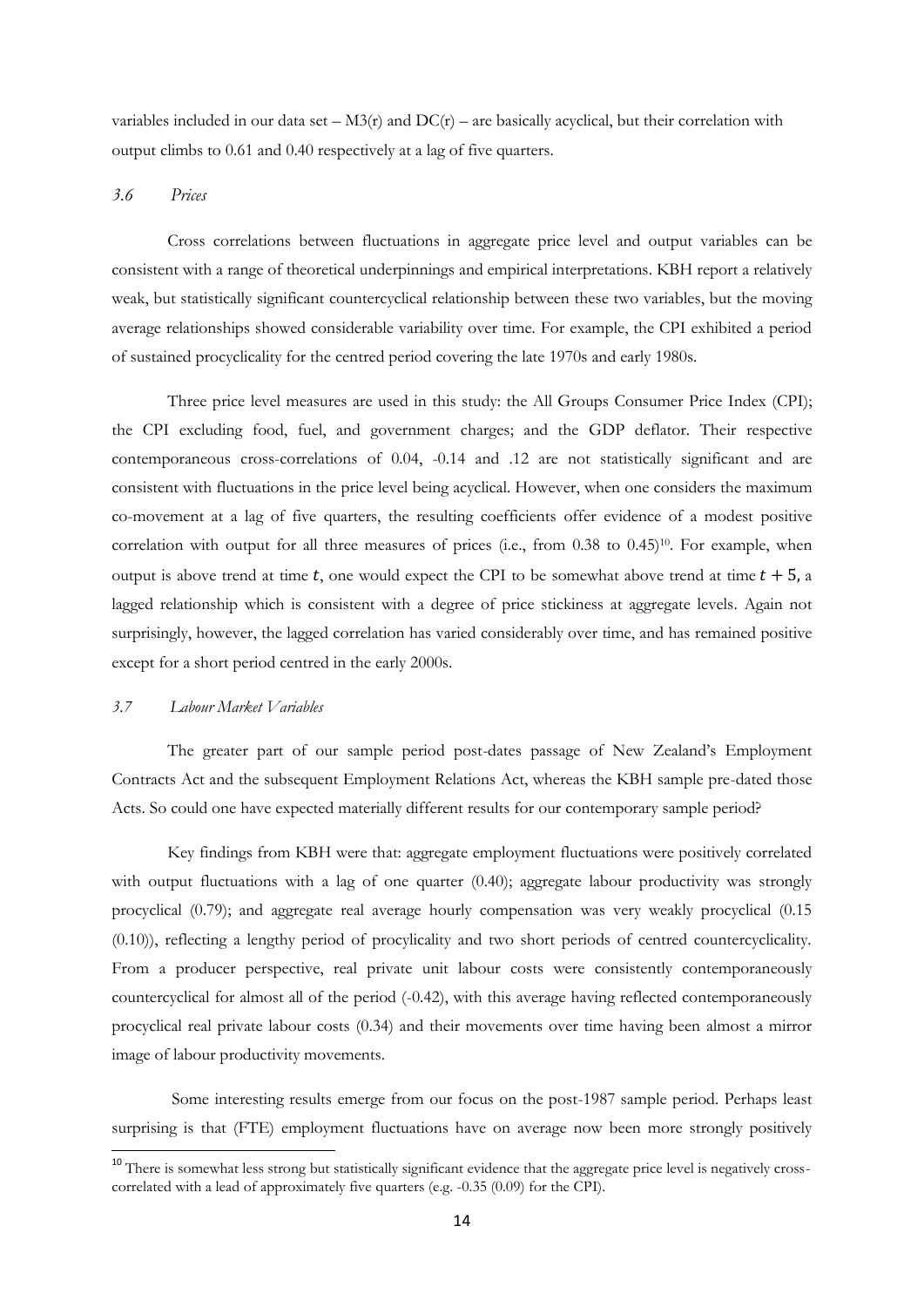correlated with output fluctuations, but still with a lag of two quarters (0.59 relative to the KBH 0.40). Average procyclical (FTE) labour productivity is now shown to be less strongly correlated than the average (hourly) labour productivity reported in KBH (0.54 relative to 0.79), and is further reflected in more recent real unit labour costs having been more strongly countercyclical (-0.68 versus -0.42). But perhaps the most materially different results, which are also consistent with results presented in McCaw (2007), are those for our two real wage variables: firstly, real average hourly earnings are no longer weakly procyclical but significantly negatively correlated with output movements at a lag of two quarters (-0.32, Table 1b); and secondly, the KBH (private) real labour costs relationship of modest procyclicality (0.34) is in contrast to our post-ECA real labour costs variable being modestly negatively correlated with a lag of four quarters (-0.40, Table 1b).

#### **4 Conclusion**

Drawing on well-established univariate and bivariate growth cycle methodology, we have established a set of stylised facts for New Zealand business cycles for the period from 1987q2 to 2010q4. Our results, taken in conjunction with recent findings from McCaw (2007) and Hall and McDermott (2011), are benchmarked against those established by Kim, Buckle and Hall (1994) for the period 1966q4 to 1990q1, and suggest a number of new findings. Some of these findings challenge prior understandings, while others clarify previous uncertainties.

By way of broad perspective, our results show that for a sample period following the major economic reforms of the mid-1980s and early-1990s, fluctuations in New Zealand"s aggregate business cycle have exhibited greater persistence than previously. Not surprisingly, this has been associated with reduced volatility for key macroeconomic variables, particularly so for government expenditure, nominal interest rates, net exports, terms of trade, labour productivity, real wage and other price variables. Net taxation, government investment expenditure, and the components of private gross fixed capital formation have been volatile, relative to GDP.

Government sector, open economy, monetary and labour market cross correlation results differ in important respects from those established previously. In particular, monetary sector stylised facts are somewhat more robust. Information from non-contemporaneous cross-correlations is shown to be additionally important for some key variables, as is information from movements in cross-correlations over time.

More specifically, real variable regularity has been confirmed, and the procyclical co-movements for private consumption and investment have been stronger. Government expenditure has remained (contemporaneously) acyclical, and it continues to be the case that government expenditure has co-moved positively with a lag of five quarters. Fluctuations in real net taxation have been consistently contemporaneously procyclical, with considerable variability over time. Movements in the gross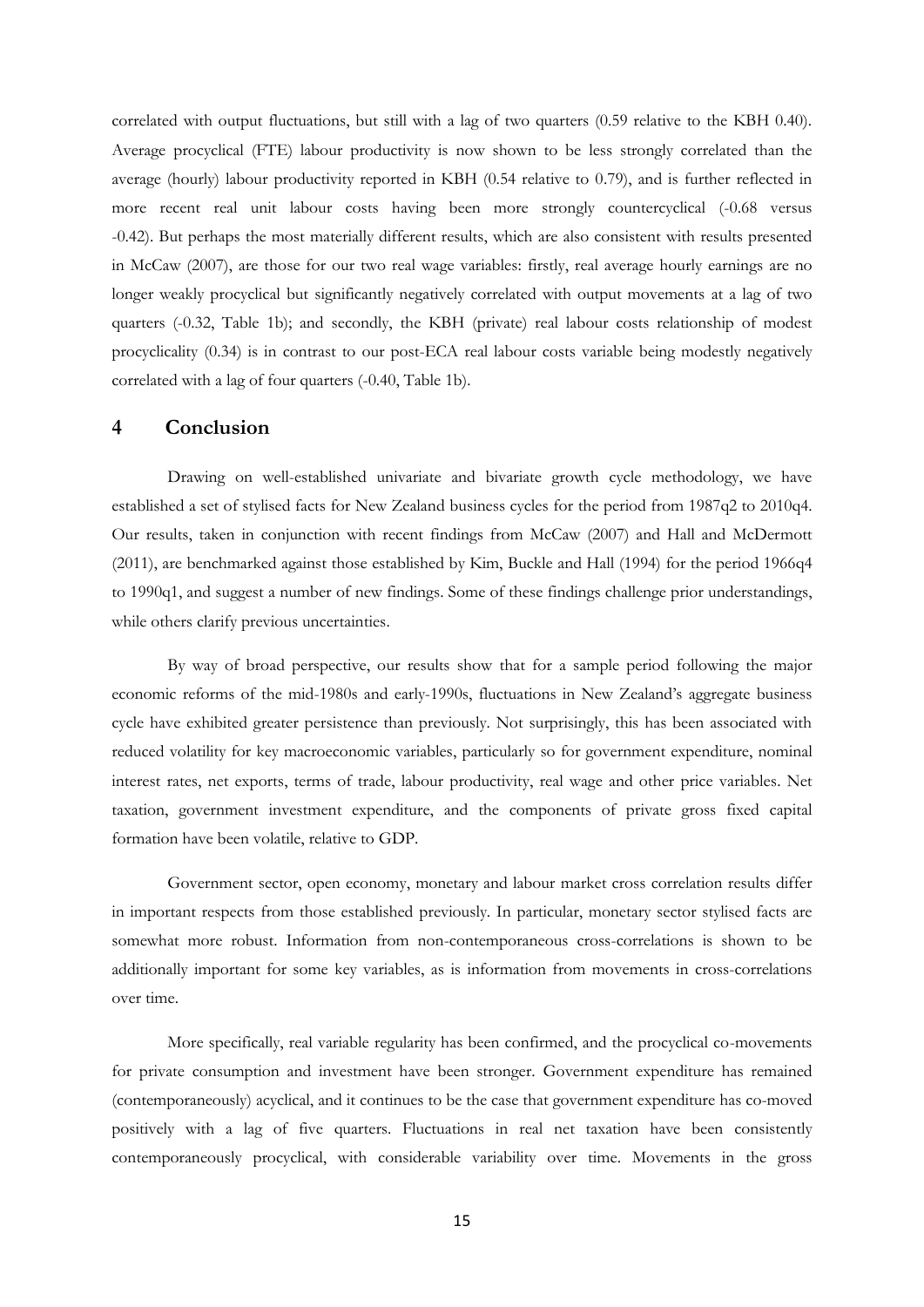government debt to GDP ratio have also been very variable over time, and primarily negatively correlated with a lag of three quarters. Imports have now become convincingly more procyclical than exports, and as a result the net exports share has become both more strongly countercyclical and more strongly negatively cross correlated with a lag of two quarters. It has now also been established that real TWI movements have been quite strongly procyclical, with considerable variability over time. Interest rate variables have for the most part been weakly procyclical, but they have also exhibited a considerably stronger positive correlation with output at a lag of three quarters. These monetary sector regularities are of material significance, given the uncertainty that characterised the monetary sector during the KBH sample period. Finally, results for our labour market variables are preliminary in nature but suggest the possibility of considerably different stylised facts for labour productivity, real labour costs, real unit labour costs and real average hourly earnings.

Our univariate and bivariate stylised facts should not, of course, be used on their own as benchmarks for macroeconomic models. They can be further assessed against key findings from multivariate structural and reduced form approaches, with due regard for the fact that bivariate correlations provide statistical associations but not necessarily causative relations. The robustness of our underlying deviations from trend series could also be further verified, using an unobserved components approach to detrending.

Overall, however, a more credible set of benchmark regularities have been established, to help underpin the construction and use of contemporary New Zealand macroeconomic models.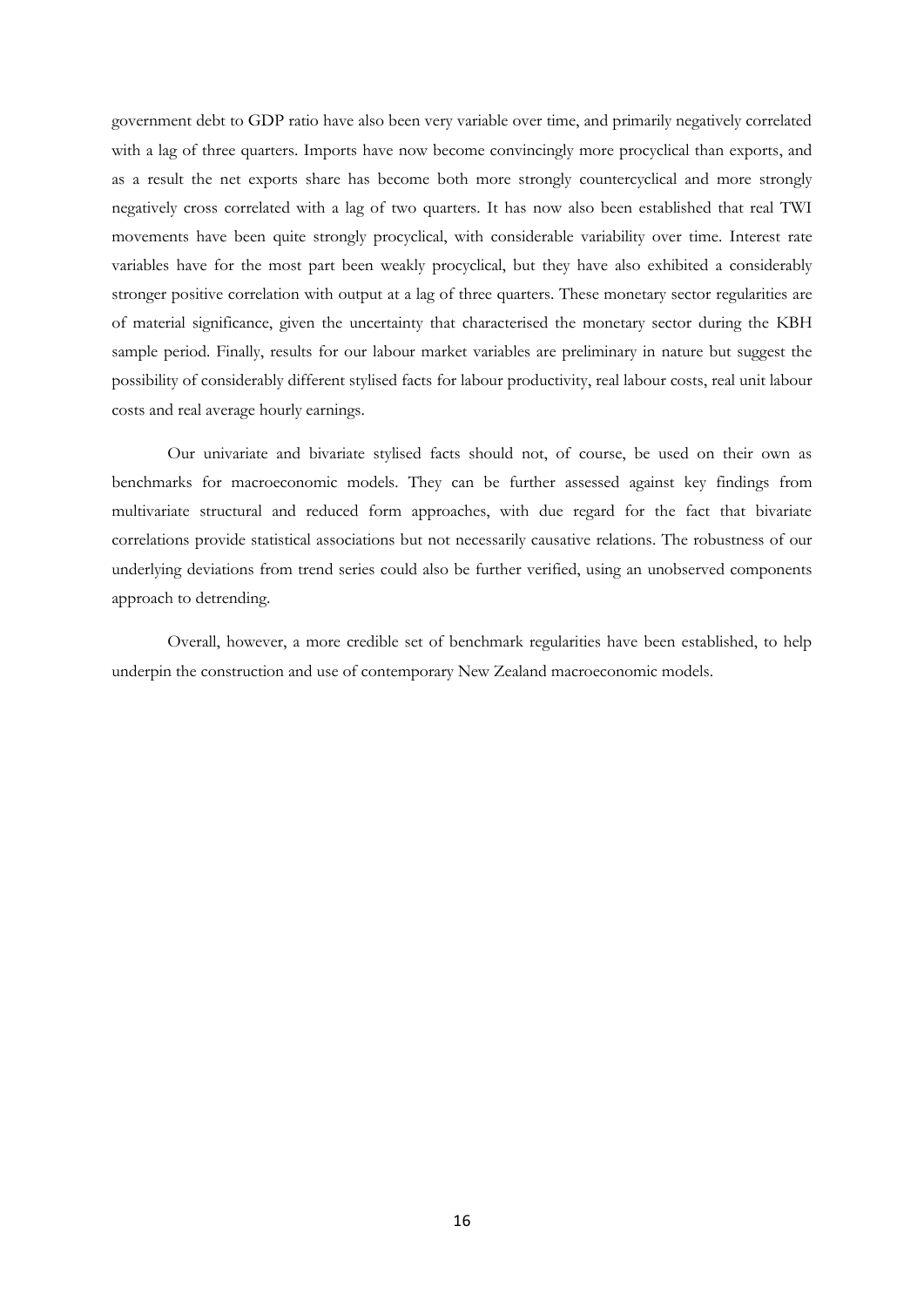# **A Tables**

# **TABLE 1**

*Cyclical Behaviour of Key Output and Expenditure Variables Quarterly Deviations from Trend: 1987(2)-2010(4), λ=1600*

|                                       |                     | Volatility Relative Volatility | Auto- | Cross-correlation of Real GDP (expenditure) with |                |                            |                                     |                |                                                                |                |                                                       |                |                |                   |
|---------------------------------------|---------------------|--------------------------------|-------|--------------------------------------------------|----------------|----------------------------|-------------------------------------|----------------|----------------------------------------------------------------|----------------|-------------------------------------------------------|----------------|----------------|-------------------|
| Variable $x$                          |                     | SD% SD(x)%/SD(y)% correlation  |       | $x_{t5}$                                         | $x_{t4}$       | $x_{t3}$                   | $x_{t2}$                            | $x_{t1}$       | $x_t$                                                          | $x_{t+1}$      | $x_{t+2}$                                             | $x_{t+3}$      | $x_{t+4}$      | $x_{t+5}$         |
|                                       |                     |                                |       |                                                  |                |                            |                                     |                |                                                                |                |                                                       |                |                |                   |
| GDP (production)                      | 1.44%               | 1.02                           | 0.86  |                                                  |                |                            |                                     |                |                                                                |                |                                                       |                |                |                   |
|                                       |                     |                                |       |                                                  |                |                            |                                     |                |                                                                |                |                                                       |                |                |                   |
| GDP (expenditure)                     | 1.41%               | 1.00                           | 0.77  |                                                  |                |                            |                                     |                |                                                                |                |                                                       |                |                |                   |
|                                       | $(0.10\%)$          |                                |       |                                                  |                |                            |                                     |                |                                                                |                |                                                       |                |                |                   |
| Consumption                           | 1.45%               | 1.03                           | 0.81  | 0.03                                             | 0.10           | 0.31                       | 0.49                                | 0.62           | 0.76                                                           | 0.71           | 0.65                                                  | 0.58           | 0.49           | 0.36              |
| Non-durables                          | $(0.09\%)$<br>1.34% | 0.95                           | 0.64  | (0.09)<br>$-0.03$                                | (0.09)<br>0.02 | (0.09)<br>0.18             | (0.09)<br>0.41                      | (0.10)<br>0.53 | (0.04)<br>0.60                                                 | (0.06)<br>0.55 | (0.08)<br>0.51                                        | (0.08)<br>0.48 | (0.09)<br>0.43 | (0.09)<br>0.39    |
|                                       |                     |                                |       | (0.10)                                           | (0.09)         | (0.09)                     | (0.09)                              | (0.08)         | (0.06)                                                         | (0.08)         | (0.09)                                                | (0.09)         | (0.09)         | (0.10)            |
| Durables                              | $(0.09\%)$<br>3.28% | 2.33                           | 0.77  | 0.09                                             | 0.26           | 0.44                       | 0.56                                | 0.69           | 0.83                                                           | 0.72           | 0.60                                                  | 0.50           | 0.34           | 0.22              |
|                                       | $(0.29\%)$          |                                |       | (0.10)                                           | (0.09)         | (0.09)                     | (0.09)                              | (0.11)         | (0.03)                                                         | (0.06)         | (0.09)                                                | (0.09)         | (0.09)         | (0.09)            |
| Private gross fixed capital formation | 7.46%               | 5.31                           | 0.76  | 0.14                                             | 0.26           | 0.37                       | 0.48                                | 0.65           | 0.79                                                           | 0.69           | 0.61                                                  | 0.45           | 0.26           | 0.09              |
|                                       | $(0.48\%)$          |                                |       | (0.13)                                           | (0.12)         | (0.10)                     | (0.09)                              | (0.08)         | (0.03)                                                         | (0.07)         | (0.10)                                                | (0.09)         | (0.09)         | (0.10)            |
| Residential                           | 8.59%               | 6.11                           | 0.76  | 0.00                                             | 0.11           | 0.28                       | 0.47                                | 0.62           | 0.74                                                           | 0.66           | 0.53                                                  | 0.29           | 0.13           | $-0.01$           |
|                                       | $(0.56\%)$          |                                |       | (0.11)                                           | (0.11)         | (0.09)                     | (0.08)                              | (0.06)         | (0.03)                                                         | (0.06)         | (0.07)                                                | (0.08)         | (0.09)         | (0.10)            |
| Non-residential                       | 11.14%              | 7.92                           | 0.74  | 0.22                                             | 0.31           | 0.39                       | 0.49                                | 0.53           | 0.62                                                           | 0.54           | 0.56                                                  | 0.55           | 0.45           | 0.36              |
|                                       | $(0.84\%)$          |                                |       | (0.13)                                           | (0.13)         | (0.12)                     | (0.10)                              | (0.09)         | (0.07)                                                         | (0.08)         | (0.08)                                                | (0.10)         | (0.09)         | (0.10)            |
| Other                                 | $9.00\%$            | 6.40                           | 0.57  | 0.16                                             | 0.25           | 0.28                       | 0.28                                | 0.45           | 0.58                                                           | 0.48           | 0.43                                                  | 0.31           | 0.14           | $-0.01$           |
|                                       | $(0.67\%)$          |                                |       | (0.14)                                           | (0.10)         | (0.10)                     | (0.10)                              | (0.08)         | (0.06)                                                         | (0.08)         | (0.11)                                                | (0.09)         | (0.09)         | (0.09)            |
| Government Expenditure                | 2.64%               | 1.88                           | 0.54  | $-0.12$                                          | $-0.15$        | $-0.12$                    | $-0.01$                             | 0.05           | 0.14                                                           | 0.15           | 0.24                                                  | 0.28           | 0.34           | 0.54              |
|                                       | $(0.23\%)$          |                                |       | (0.10)                                           | (0.11)         | (0.11)                     | (0.09)                              | (0.10)         | (0.09)                                                         | (0.10)         | (0.10)                                                | (0.09)         | (0.10)         | (0.09)            |
| Govt. Consumption                     | 1.37%               | 0.97                           | 0.43  | $-0.17$                                          | $-0.18$        | $-0.22$                    | $-0.13$                             | $-0.02$        | 0.07                                                           | 0.08           | 0.27                                                  | 0.28           | 0.32           | 0.50              |
|                                       | $(0.13\%)$          |                                |       | (0.11)                                           | (0.12)         | (0.10)                     | (0.09)                              | (0.10)         | (0.09)                                                         | (0.10)         | (0.10)                                                | (0.09)         | (0.09)         | (0.08)            |
| Govt. Investment                      | 11.01%              | 7.83                           | 0.62  | $-0.13$                                          | $-0.15$        | $-0.08$                    | 0.04                                | 0.09           | 0.18                                                           | 0.21           | 0.23                                                  | 0.29           | 0.33           | 0.48              |
|                                       | $(0.90\%)$          |                                |       | (0.10)                                           | (0.10)         | (0.10)                     | (0.10)                              | (0.10)         | (0.10)                                                         | (0.11)         | (0.12)                                                | (0.11)         |                | $(0.10)$ $(0.09)$ |
| Net Exports Share                     | 1.63%               | 1.16                           | 0.67  | 0.10                                             | 0.02           | $-0.08$                    | $-0.14$                             | $-0.32$        | $-0.33$                                                        | $-0.43$        | $-0.52$                                               | $-0.45$        | $-0.34$        | $-0.26$           |
|                                       | $(0.13\%)$          |                                |       | (0.11)                                           | (0.12)         | (0.10)                     | (0.09)                              | (0.08)         | (0.07)                                                         |                | $(0.08)$ (0.08)                                       | (0.09)         | (0.09)         | (0.09)            |
| Exports of Goods and Services         | 2.49%               | 1.77                           | 0.46  | 0.05                                             | 0.04           | 0.04                       | 0.15                                | 0.19           | 0.31                                                           | 0.13           | $-0.04$                                               | $-0.10$        | $-0.16$        | $-0.20$           |
|                                       | $(0.23\%)$          |                                |       | (0.12)                                           | (0.11)         | (0.10)                     | (0.11)                              | (0.11)         | (0.09)                                                         | (0.12)         | (0.11)                                                | (0.10)         | (0.10)         | (0.09)            |
| <b>Exports of Goods</b>               | 3.05%               | 2.17                           | 0.33  | $-0.10$                                          | $-0.15$        | $-0.17$                    | $-0.06$                             | 0.03           | 0.20                                                           | 0.05           | $-0.09$                                               | $-0.10$        | $-0.08$        | $-0.06$           |
|                                       | $(0.32\%)$          |                                |       | (0.11)                                           |                |                            |                                     |                | $(0.11)$ $(0.10)$ $(0.11)$ $(0.12)$ $(0.10)$ $(0.13)$ $(0.12)$ |                |                                                       | (0.10)         |                | $(0.11)$ $(0.09)$ |
| <b>Exports of Services</b>            | 4.61%               | 3.28                           | 0.76  | 0.39                                             | 0.47           | 0.47                       | 0.48                                | 0.43           | 0.33                                                           | 0.27           | 0.13                                                  | 0.00           | $-0.13 - 0.29$ |                   |
|                                       | $(0.36\%)$          |                                |       | (0.09)                                           | (0.08)         |                            | $(0.09)$ (0.08) $(0.09)$            |                |                                                                |                | $(0.10)$ $(0.10)$ $(0.10)$ $(0.10)$ $(0.10)$ $(0.10)$ |                |                |                   |
| Imports of Goods and Services         | 4.88%               | 3.47                           | 0.71  | $-0.05$                                          | 0.05           | 0.15                       | 0.27                                | 0.47           | 0.52                                                           | 0.54           | 0.56                                                  | 0.44           | 0.30           | 0.21              |
|                                       | $(0.32\%)$          |                                |       | (0.11)                                           |                | $(0.11)$ $(0.10)$ $(0.08)$ |                                     | (0.07)         | (0.06)                                                         |                | $(0.08)$ $(0.08)$                                     | (0.09)         |                | $(0.09)$ $(0.09)$ |
| Imports of Goods                      | 5.76%               | 4.10                           | 0.66  | $-0.04$                                          | 0.07           | 0.17                       | 0.25                                | 0.47           | 0.51                                                           | 0.51           | 0.51                                                  | 0.39           | 0.24           | 0.18              |
|                                       | $(0.37\%)$          |                                |       | (0.12)                                           | (0.12)         | (0.10)                     | (0.09)                              |                | $(0.08)$ (0.06) $(0.08)$                                       |                | (0.09)                                                | (0.09)         |                | $(0.09)$ $(0.09)$ |
| Imports of Services                   | 4.56%               | 3.24                           | 0.66  | $-0.04$                                          | $-0.03$        | 0.05                       | 0.21                                | 0.30           | 0.35                                                           | 0.42           | 0.47                                                  | 0.38           | 0.36           | 0.22              |
|                                       | $(0.33\%)$          |                                |       | (0.09)                                           |                |                            | $(0.09)$ $(0.08)$ $(0.08)$ $(0.08)$ |                |                                                                |                | $(0.07)$ $(0.08)$ $(0.09)$ $(0.09)$ $(0.09)$ $(0.10)$ |                |                |                   |

Notes: Numbers in parentheses are GMM standard errors; column 3 is a first order serial correlation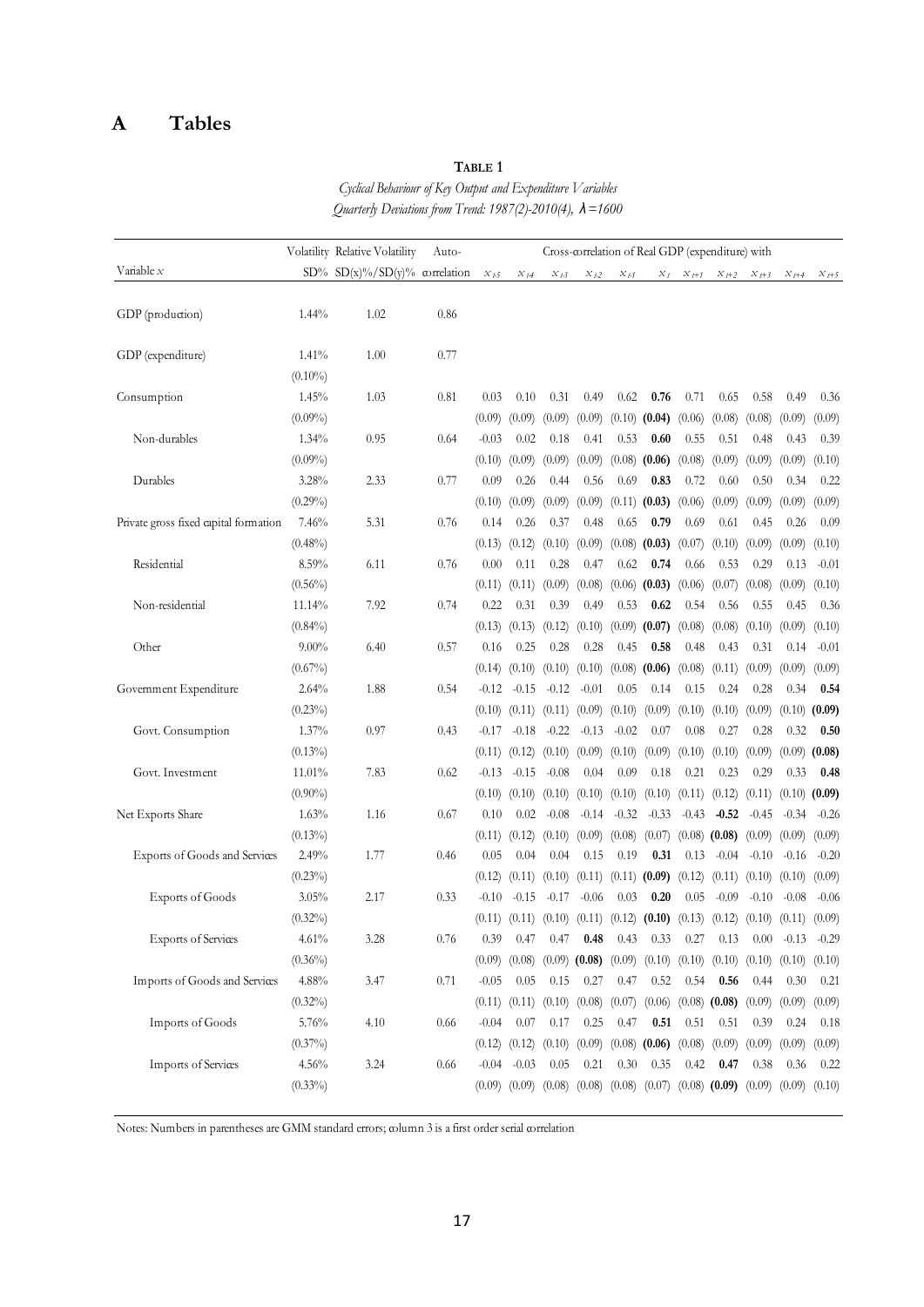|                              | Volatility | Relative Volatility           | Auto- | Cross-correlation of Real GDP (expenditure) with |                        |         |          |                          |                 |                                     |         |                 |           |           |
|------------------------------|------------|-------------------------------|-------|--------------------------------------------------|------------------------|---------|----------|--------------------------|-----------------|-------------------------------------|---------|-----------------|-----------|-----------|
| Variable $x$                 |            | SD% SD(x)%/SD(y)% correlation |       | $\mathcal{X}_{\emph{I-5}}$                       | $\mathcal{X}_{I\!\!A}$ | $X_{L}$ | $x_{t2}$ | $X_{L}$                  |                 | $X_I$ $X_{I+1}$ $X_{I+2}$ $X_{I+3}$ |         |                 | $x_{t+4}$ | $x_{t+5}$ |
|                              |            |                               |       |                                                  |                        |         |          |                          |                 |                                     |         |                 |           |           |
| GDP (expenditure)            | 1.41%      | 1.00                          | 0.77  |                                                  |                        |         |          |                          |                 |                                     |         |                 |           |           |
|                              | $(0.10\%)$ |                               |       |                                                  |                        |         |          |                          |                 |                                     |         |                 |           |           |
| Government Expenditure       | 2.45%      | 1.74                          | 0.51  | $-0.20$                                          | $-0.23$                | $-0.21$ | $-0.09$  | 0.01                     | 0.13            | 0.20                                | 0.32    | 0.35            | 0.37      | 0.57      |
|                              | $(0.25\%)$ |                               |       | (0.10)                                           | (0.11)                 | (0.11)  | (0.10)   | (0.11)                   | (0.09)          | (0.09)                              | (0.10)  | (0.09)          | (0.11)    | (0.09)    |
| Govt. Consumption            | 1.51%      | 1.07                          | 0.37  | $-0.16$                                          | $-0.17$                | $-0.21$ | $-0.15$  | $-0.04$                  | 0.03            | 0.02                                | 0.22    | 0.22            | 0.25      | 0.44      |
|                              | $(0.15\%)$ |                               |       | (0.11)                                           | (0.12)                 | (0.10)  | (0.09)   | (0.10)                   | (0.09)          | (0.10)                              | (0.10)  | (0.09)          | (0.09)    | (0.09)    |
| Govt. Investment             | 11.60%     | 8.25                          | 0.56  | $-0.24$                                          | $-0.25$                | $-0.17$ | $-0.04$  | 0.05                     | 0.19            | 0.31                                | 0.35    | 0.39            | 0.39      | 0.50      |
|                              | $(1.01\%)$ |                               |       | (0.09)                                           | (0.10)                 | (0.10)  | (0.10)   | (0.11)                   | (0.10)          | (0.10)                              | (0.11)  | (0.11)          | (0.11)    | (0.10)    |
| Net Govt. Expenditure/GDP    | 1.28%      |                               | 0.40  | $-0.15$                                          | $-0.30$                | $-0.35$ | $-0.45$  | $-0.52$                  | $-0.51$         | $-0.48$                             | $-0.40$ | $-0.27$         | $-0.13$   | 0.04      |
| (Govt. expend. - net tax)    | $(0.10\%)$ |                               |       | (0.10)                                           | (0.10)                 | (0.10)  |          | $(0.09)$ (0.08) $(0.08)$ |                 | (0.09)                              | (0.09)  | (0.10)          | (0.11)    | (0.11)    |
| Government Revenue variables |            |                               |       |                                                  |                        |         |          |                          |                 |                                     |         |                 |           |           |
| Taxation                     | $3.92\%$   | 2.79                          | 0.41  | $-0.04$                                          | 0.10                   | 0.18    | 0.36     | 0.49                     | 0.55            | 0.57                                | 0.53    | 0.41            | 0.31      | 0.20      |
|                              | $(0.31\%)$ |                               |       | (0.10)                                           | (0.11)                 | (0.11)  | (0.10)   | (0.08)                   |                 | $(0.07)$ (0.08)                     | (0.09)  | (0.10)          | (0.12)    | (0.10)    |
| Transfers                    | 3.36%      | 2.39                          | 0.50  | $-0.41$                                          | $-0.38$                | $-0.31$ | $-0.21$  | $-0.15$                  | $-0.12$         | $-0.05$                             | $-0.02$ | $-0.02$         | 0.07      | 0.09      |
|                              | $(0.37\%)$ |                               |       | (0.08)                                           | (0.09)                 | (0.11)  | (0.11)   | (0.10)                   | (0.09)          | (0.09)                              | (0.09)  | (0.09)          | (0.10)    | (0.09)    |
| Net taxation                 | 6.58%      | 4.68                          | 0.46  | 0.08                                             | 0.22                   | 0.28    | 0.42     | 0.53                     | 0.57            | 0.56                                | 0.51    | 0.39            | 0.26      | 0.16      |
| (Taxation - transfers)       | $(0.48\%)$ |                               |       | (0.11)                                           | (0.11)                 | (0.11)  | (0.10)   |                          | $(0.08)$ (0.07) | (0.08)                              | (0.08)  | (0.09)          | (0.11)    | (0.11)    |
| Gross Govt. Debt/GDP         | 2.99%      | 2.13                          | 0.79  | 0.26                                             | 0.10                   | $-0.05$ | $-0.15$  | $-0.34$                  | $-0.45$         | $-0.51$                             | $-0.54$ | $-0.60$         | $-0.50$   | $-0.43$   |
|                              | $(0.28\%)$ |                               |       | (0.10)                                           | (0.11)                 | (0.11)  | (0.11)   | (0.09)                   | (0.07)          | (0.08)                              |         | $(0.10)$ (0.08) | (0.08)    | (0.08)    |
|                              |            |                               |       |                                                  |                        |         |          |                          |                 |                                     |         |                 |           |           |

**TABLE 1a** *Cyclical Behaviour of Key New Zealand Treasury Fiscal Variables*

*Quarterly Deviations from Trend: 1987(2)-2010(4), λ=1600*

Notes: Numbers in parentheses are GMM standard errors; column 3 is a first order serial correlation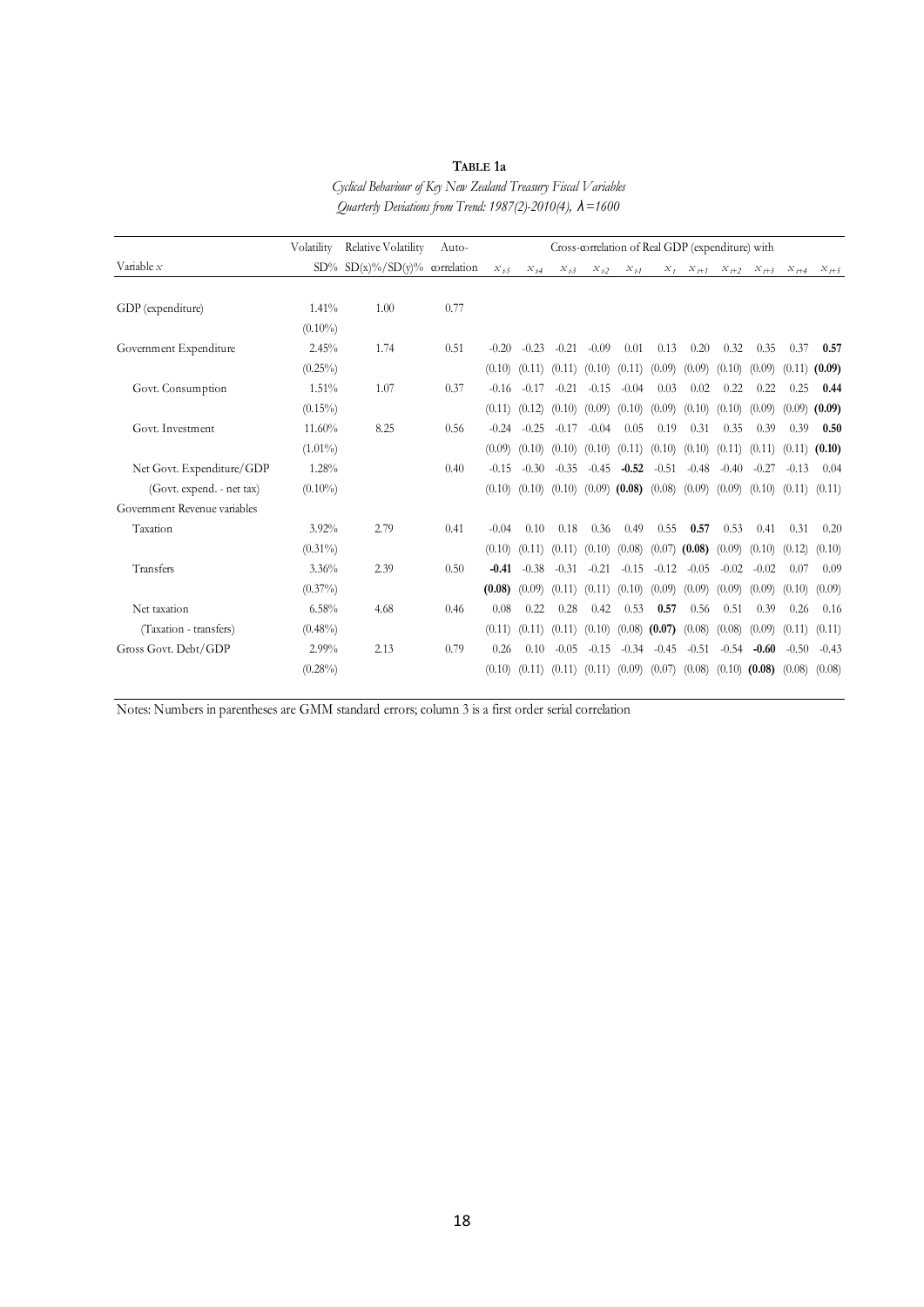| TABLE 1b                                                          |
|-------------------------------------------------------------------|
| Cyclical Behaviour of Key New Zealand Labour Market Variables     |
| Ouarterly Deviations from Trend: 1987(2)-2010(4), $\lambda$ =1600 |

|                                           | Volatility | Relative Volatility                    | Auto- | Cross-correlation of Real GDP (expenditure) with |          |           |          |         |         |                   |                   |                   |           |           |
|-------------------------------------------|------------|----------------------------------------|-------|--------------------------------------------------|----------|-----------|----------|---------|---------|-------------------|-------------------|-------------------|-----------|-----------|
| Variable $x$                              |            | $SD\%$ $SD(x)\% / SD(y)\%$ correlation |       | $X_{L5}$                                         | $x_{14}$ | $X_{L}$ 3 | $X_{L2}$ | $X_{L}$ | $x_t$   | $X_{l+1}$         | $x_{t+2}$         | $X_{l+3}$         | $X_{l+4}$ | $X_{1+5}$ |
|                                           |            |                                        |       |                                                  |          |           |          |         |         |                   |                   |                   |           |           |
| GDP (expenditure)                         | $1.41\%$   | 1.00                                   | 0.77  |                                                  |          |           |          |         |         |                   |                   |                   |           |           |
|                                           | $(0.10\%)$ |                                        |       |                                                  |          |           |          |         |         |                   |                   |                   |           |           |
| Employment                                | 1.27%      | 0.90                                   | 0.88  | 0.18                                             | 0.28     | 0.35      | 0.45     | 0.53    | 0.57    | 0.58              | 0.59              | 0.56              | 0.50      | 0.42      |
|                                           | $(0.08\%)$ |                                        |       | (0.11)                                           | (0.11)   | (0.10)    | (0.08)   | (0.07)  | (0.07)  | (0.08)            | $(0.09)$ $(0.09)$ |                   | (0.09)    | (0.09)    |
| Unemployment                              | 0.70%      | 0.50                                   | 0.88  | $-0.24$                                          | $-0.35$  | $-0.42$   | $-0.53$  | $-0.62$ | $-0.67$ | $-0.68$           | $-0.62$           | $-0.54$           | $-0.43$   | $-0.32$   |
|                                           | $(0.05\%)$ |                                        |       | (0.13)                                           | (0.12)   | (0.11)    | (0.08)   | (0.06)  | (0.05)  | (0.07)            | (0.09)            | (0.10)            | (0.10)    | (0.10)    |
| Labour Productivity                       | 1.08%      | 0.77                                   | 0.65  | $-0.01$                                          | $-0.01$  | 0.12      | 0.24     | 0.39    | 0.54    | 0.36              | 0.18              | 0.02              | $-0.12$   | $-0.25$   |
|                                           | $(0.08\%)$ |                                        |       | (0.10)                                           | (0.09)   | (0.09)    | (0.09)   | (0.10)  | (0.07)  | (0.08)            | (0.09)            | (0.10)            | (0.10)    | (0.12)    |
| Real Average Weekly Earnings <sup>T</sup> | 0.88%      | 0.63                                   | 0.41  | $-0.08$                                          | $-0.04$  | 0.01      | 0.00     | $-0.03$ | $-0.10$ | $-0.26$           | $-0.32$           | $-0.27$           | $-0.22$   | $-0.20$   |
|                                           | $(0.06\%)$ |                                        |       | (0.11)                                           | (0.11)   | (0.11)    | (0.11)   | (0.10)  |         | $(0.11)$ $(0.10)$ | (0.09)            | (0.10)            | (0.11)    | (0.11)    |
| Real Average Hourly Earnings <sup>†</sup> | 0.88%      | 0.63                                   | 0.65  | $-0.24$                                          | $-0.26$  | $-0.23$   | $-0.27$  | $-0.29$ | $-0.32$ | $-0.39$           | $-0.45$           | $-0.38$           | $-0.25$   | $-0.14$   |
|                                           | $(0.06\%)$ |                                        |       | (0.09)                                           | (0.09)   | (0.10)    | (0.10)   | (0.09)  | (0.09)  | (0.08)            | (0.07)            | (0.09)            | (0.09)    | (0.10)    |
| Real Labour Cost <sup>11</sup>            | $0.99\%$   | 0.70                                   | 0.62  | 0.03                                             | 0.00     | $-0.01$   | 0.00     | 0.00    | $-0.09$ | $-0.12$           | $-0.27$           | $-0.37$           | $-0.40$   | $-0.37$   |
|                                           | $(0.07\%)$ |                                        |       | (0.10)                                           | (0.10)   | (0.09)    | (0.09)   | (0.10)  | (0.10)  | (0.11)            | (0.11)            | (0.11)            | (0.12)    | (0.11)    |
| Real Unit Labour Cost <sup>11</sup>       | 1.76%      | 1.25                                   | 0.77  | 0.07                                             | 0.00     | $-0.13$   | $-0.31$  | $-0.48$ | $-0.68$ | $-0.59$           | $-0.56$           | 0.50              | $-0.40$   | 0.25      |
|                                           | $(0.12\%)$ |                                        |       | (0.10)                                           | (0.10)   | (0.09)    | (0.08)   | (0.07)  | (0.05)  | (0.09)            |                   | $(0.11)$ $(0.11)$ | (0.11)    | (0.10)    |
|                                           |            |                                        |       |                                                  |          |           |          |         |         |                   |                   |                   |           |           |

Notes: Numbers in parentheses are GMM standard errors; column 3 is a first order serial correlation

† Sample period 1989(1)-2010(4)

 $\uparrow$  Sample period 1992(4)-2010(4)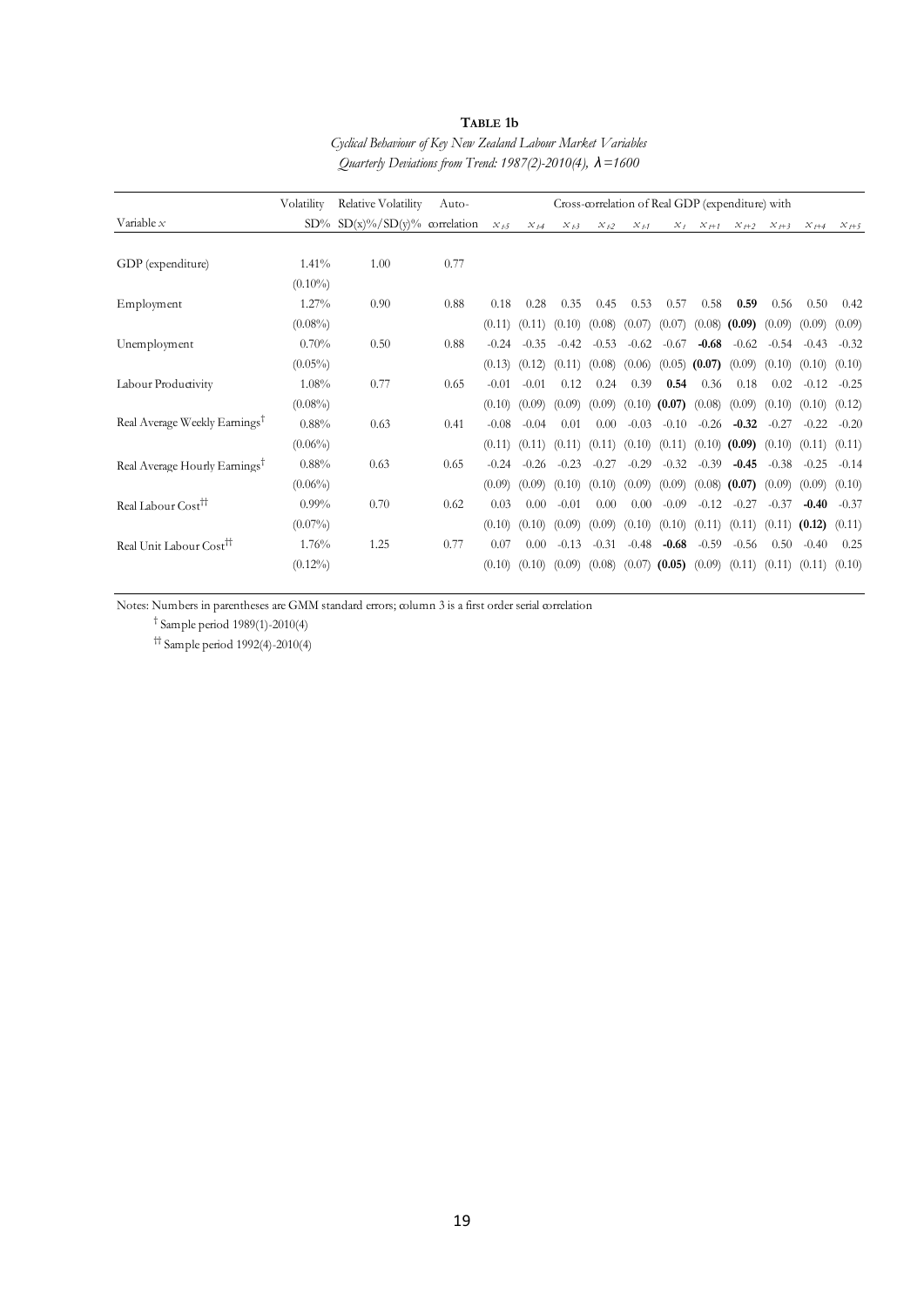#### **Table 2**

# *Cyclicality of Key Price and Monetary Variables Quarterly Deviations from Trend: 1987(2)-2010(4), λ=1600 X12 Seasonally Adjusted*

|                                    | Volatility | Auto-       | Cross-correlation of Real GDP (expenditure) with |                    |           |                            |                            |         |           |           |           |           |           |
|------------------------------------|------------|-------------|--------------------------------------------------|--------------------|-----------|----------------------------|----------------------------|---------|-----------|-----------|-----------|-----------|-----------|
| Variable $x$                       | $SD\%$     | correlation | $x_{t-5}$                                        | $\mathcal{X}_{t4}$ | $x_{t-3}$ | $\mathcal{X}_{t\text{-}2}$ | $\mathcal{X}_{t\text{-}1}$ | $x_t$   | $x_{t+1}$ | $x_{t+2}$ | $x_{t+3}$ | $x_{t+4}$ | $x_{t+5}$ |
| Price Variables                    |            |             |                                                  |                    |           |                            |                            |         |           |           |           |           |           |
| $\operatorname{TOT}$               | 3.34%      | 0.73        | $-0.02$                                          | 0.03               | 0.05      | 0.06                       | 0.13                       | 0.14    | 0.20      | 0.28      | 0.28      | 0.20      | 0.12      |
|                                    | $(0.29\%)$ |             | (0.10)                                           | (0.10)             | (0.10)    | (0.09)                     | (0.08)                     | (0.09)  | (0.10)    | (0.10)    | (0.09)    | (0.09)    | (0.07)    |
| TWI                                | 6.05%      | 0.84        | $-0.14$                                          | 0.00               | 0.20      | 0.38                       | 0.50                       | 0.56    | 0.56      | 0.51      | 0.39      | 0.28      | 0.21      |
|                                    | $(0.48\%)$ |             | (0.08)                                           | (0.08)             | (0.08)    | (0.07)                     | (0.06)                     | (0.05)  | (0.06)    | (0.07)    | (0.08)    | (0.09)    | (0.11)    |
| Real TWI                           | 6.06%      | 0.83        | $-0.14$                                          | 0.01               | 0.22      | 0.39                       | 0.51                       | 0.56    | 0.57      | 0.53      | 0.41      | 0.30      | 0.23      |
|                                    | $(0.45\%)$ |             | (0.08)                                           | (0.08)             | (0.08)    | (0.07)                     | (0.07)                     | (0.05)  | (0.06)    | (0.08)    | (0.08)    | (0.09)    | (0.11)    |
| <b>CPI</b>                         | 1.26%      | 0.70        | $-0.35$                                          | $-0.29$            | $-0.27$   | $-0.23$                    | $-0.10$                    | 0.04    | 0.15      | 0.25      | 0.34      | 0.40      | 0.43      |
|                                    | $(0.21\%)$ |             | (0.09)                                           | (0.09)             | (0.08)    | (0.08)                     | (0.08)                     | (0.08)  | (0.07)    | (0.08)    | (0.09)    | (0.10)    | (0.11)    |
| CPI less food, fuel, govt charges* | 0.68%      | 0.70        | $-0.22$                                          | $-0.24$            | $-0.22$   | $-0.11$                    | $-0.11$                    | $-0.14$ | 0.01      | 0.15      | 0.23      | 0.34      | 0.38      |
|                                    | $(0.08\%)$ |             | (0.10)                                           | (0.11)             | (0.09)    | (0.10)                     | (0.11)                     | (0.11)  | (0.10)    | (0.08)    | (0.08)    | (0.09)    | (0.10)    |
| GDP deflator                       | 1.20%      | 0.69        | $-0.23$                                          | $-0.15$            | $-0.05$   | $-0.02$                    | 0.02                       | 0.12    | 0.13      | 0.27      | 0.39      | 0.41      | 0.45      |
|                                    | $(0.09\%)$ |             | (0.09)                                           | (0.10)             | (0.09)    | (0.09)                     | (0.10)                     | (0.09)  | (0.09)    | (0.09)    | (0.08)    | (0.09)    | (0.09)    |
|                                    |            |             |                                                  |                    |           |                            |                            |         |           |           |           |           |           |
| Monetary Variables                 |            |             |                                                  |                    |           |                            |                            |         |           |           |           |           |           |
| 90-day Bank Bill                   | 1.37%      | 0.79        | $-0.19$                                          | $-0.13$            | $-0.04$   | 0.06                       | 0.20                       | 0.37    | 0.51      | 0.61      | 0.68      | 0.61      | 0.48      |
|                                    | $(0.09\%)$ |             | (0.10)                                           | (0.10)             | (0.11)    | (0.11)                     | (0.11)                     | (0.10)  | (0.08)    | (0.08)    | (0.09)    | (0.10)    | (0.11)    |
| 5 yr Govt Bond                     | 0.77%      | 0.77        | $-0.23$                                          | $-0.17$            | $-0.07$   | 0.10                       | 0.29                       | 0.44    | 0.50      | 0.54      | 0.57      | 0.49      | 0.35      |
|                                    | $(0.06\%)$ |             | (0.10)                                           | (0.11)             | (0.11)    | (0.11)                     | (0.11)                     | (0.09)  | (0.07)    | (0.08)    | (0.09)    | (0.11)    | (0.13)    |
| Floating first mortgage rate       | 1.12%      | 0.84        | $-0.24$                                          | $-0.21$            | $-0.16$   | $-0.07$                    | 0.09                       | 0.28    | 0.46      | 0.58      | 0.69      | 0.07      | 0.56      |
|                                    | $(0.06\%)$ |             | (0.09)                                           | (0.10)             | (0.10)    | (0.11)                     | (0.11)                     | (0.10)  | (0.08)    | (0.08)    | (0.08)    | (0.10)    | (0.11)    |
| 90-day yield gap                   | 0.88%      | 0.66        | $-0.08$                                          | $-0.05$            | 0.00      | 0.00                       | 0.06                       | 0.18    | 0.35      | 0.47      | 0.56      | 0.52      | 0.43      |
|                                    | $(0.07\%)$ |             | (0.09)                                           | (0.09)             | (0.10)    | (0.11)                     | (0.10)                     | (0.10)  | (0.09)    | (0.09)    | (0.09)    | (0.09)    | (0.09)    |
| Real 90-day Bank Bill**            | 1.14%      | 0.83        | $-0.24$                                          | $-0.15$            | $-0.05$   | 0.07                       | 0.23                       | 0.39    | 0.54      | 0.66      | 0.73      | 0.66      | 0.53      |
|                                    | $(0.07\%)$ |             | (0.10)                                           | (0.10)             | (0.11)    | (0.11)                     | (0.11)                     | (0.09)  | (0.07)    | (0.07)    | (0.09)    | (0.10)    | (0.11)    |
| $M3(r)$ ***                        | 2.38%      | 0.82        | $-0.24$                                          | $-0.20$            | $-0.21$   | $-0.09$                    | 0.03                       | 0.19    | 0.29      | 0.38      | 0.45      | 0.55      | 0.61      |
|                                    | $(0.14\%)$ |             | (0.08)                                           | (0.09)             | (0.10)    | (0.10)                     | (0.10)                     | (0.10)  | (0.09)    | (0.09)    | (0.09)    | (0.09)    | (0.09)    |
| $DC(r)$ ***                        | 2.09%      | 0.82        | $-0.25$                                          | $-0.20$            | $-0.20$   | $-0.13$                    | $-0.02$                    | 0.05    | 0.13      | 0.19      | 0.28      | 0.37      | 0.40      |
|                                    | $(0.15\%)$ |             | (0.07)                                           | (0.07)             | (0.08)    | (0.08)                     | (0.08)                     | (0.09)  | (0.09)    | (0.09)    | (0.10)    | (0.10)    | (0.10)    |
|                                    |            |             |                                                  |                    |           |                            |                            |         |           |           |           |           |           |

Notes: Numbers in parentheses are GMM standard errors; Column 2 is a first-order Autocorrelation

\* Observations available from 1989(1) to 2010(4) only

\*\* Observations available from 1987(3) to 2010(4) only

\*\*\* Observations available from 1988(2) to 2010(4) only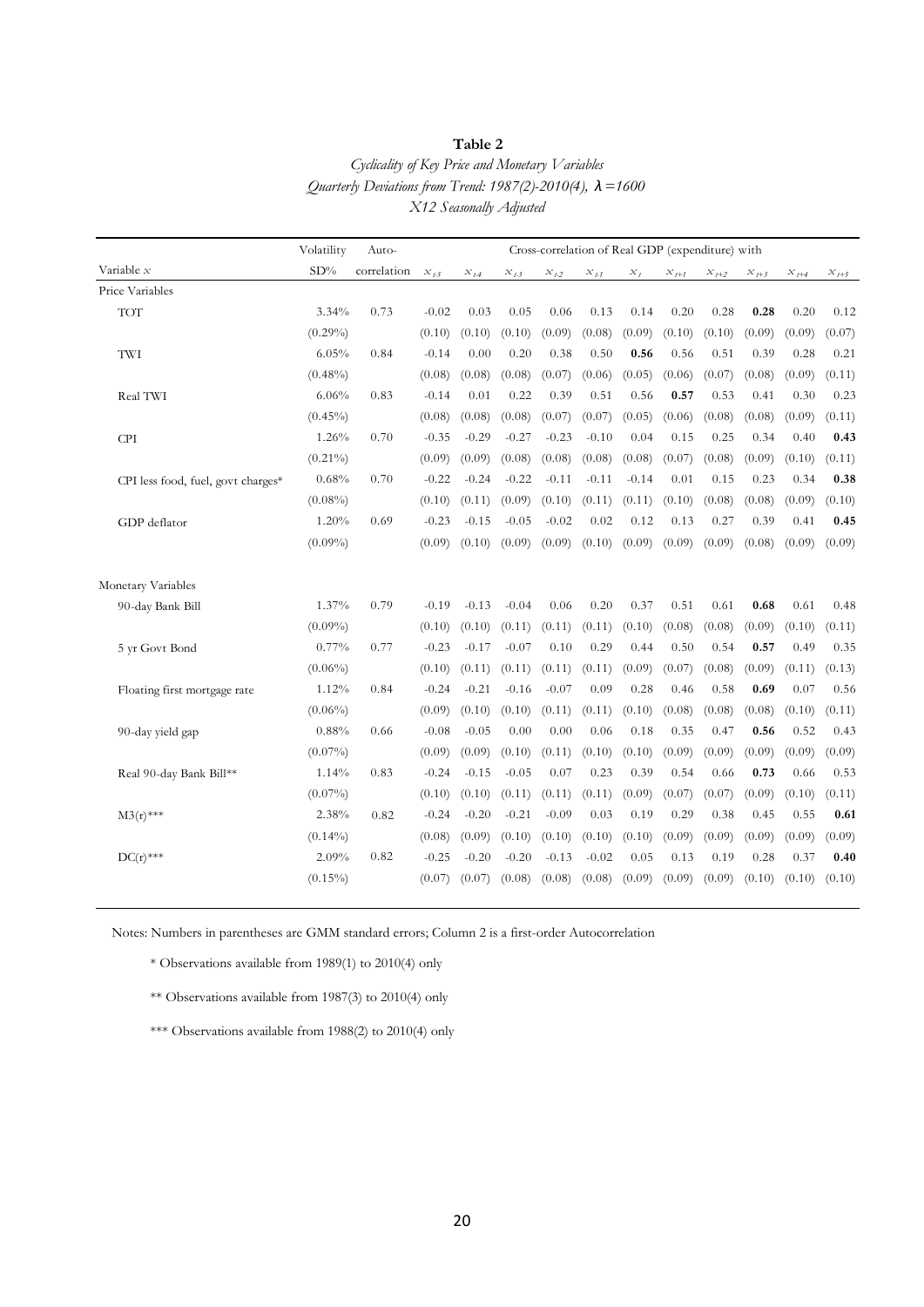# **Figure 2**



*Moving Percentage Standard Deviations from Trend: Real Variables*

1989:04 1994:02 1998:04 2003:02 2007:04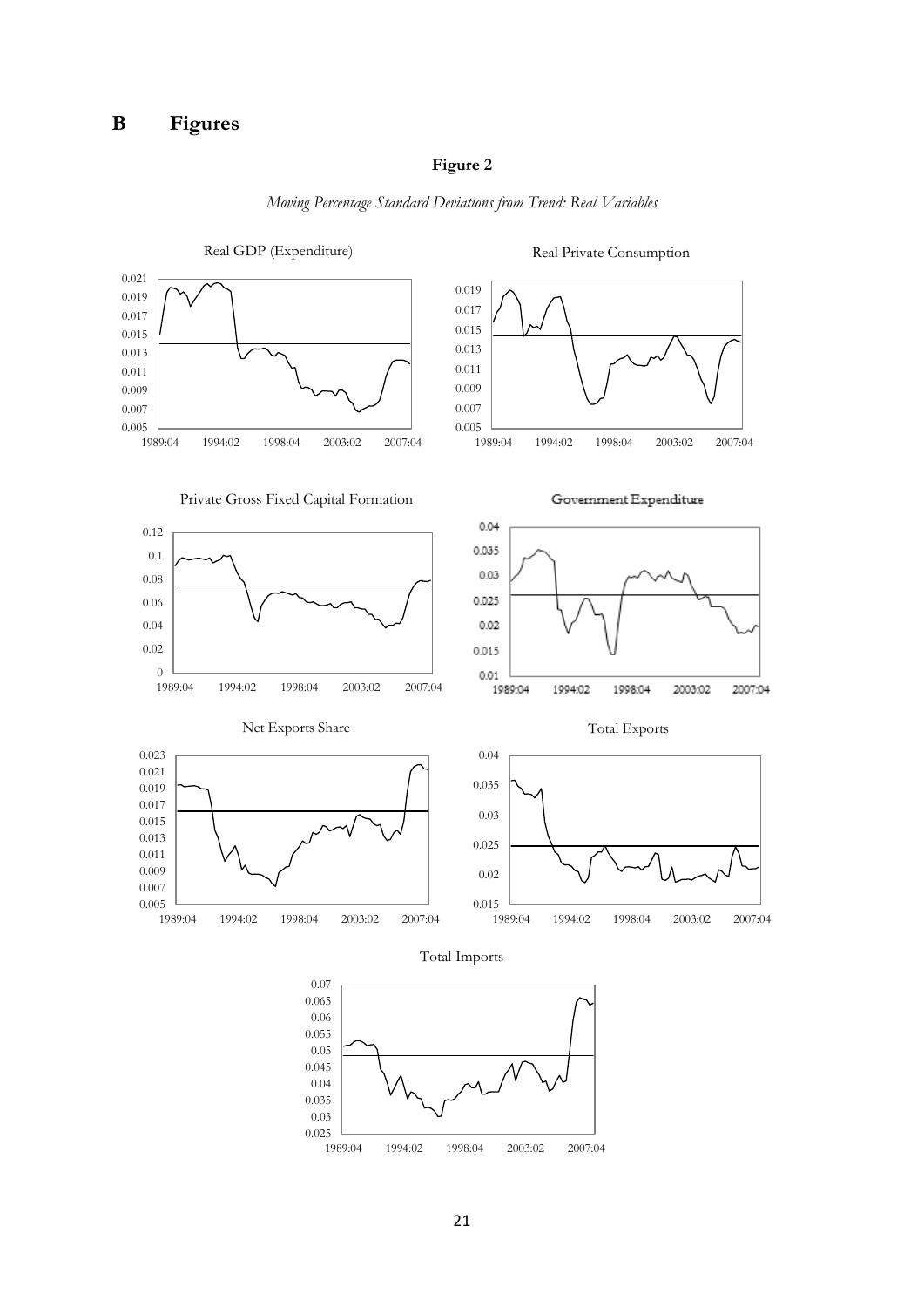# **Figure 2a**

*Moving Percentage Standard Deviations from Trend: New Zealand Treasury Fiscal Variables*

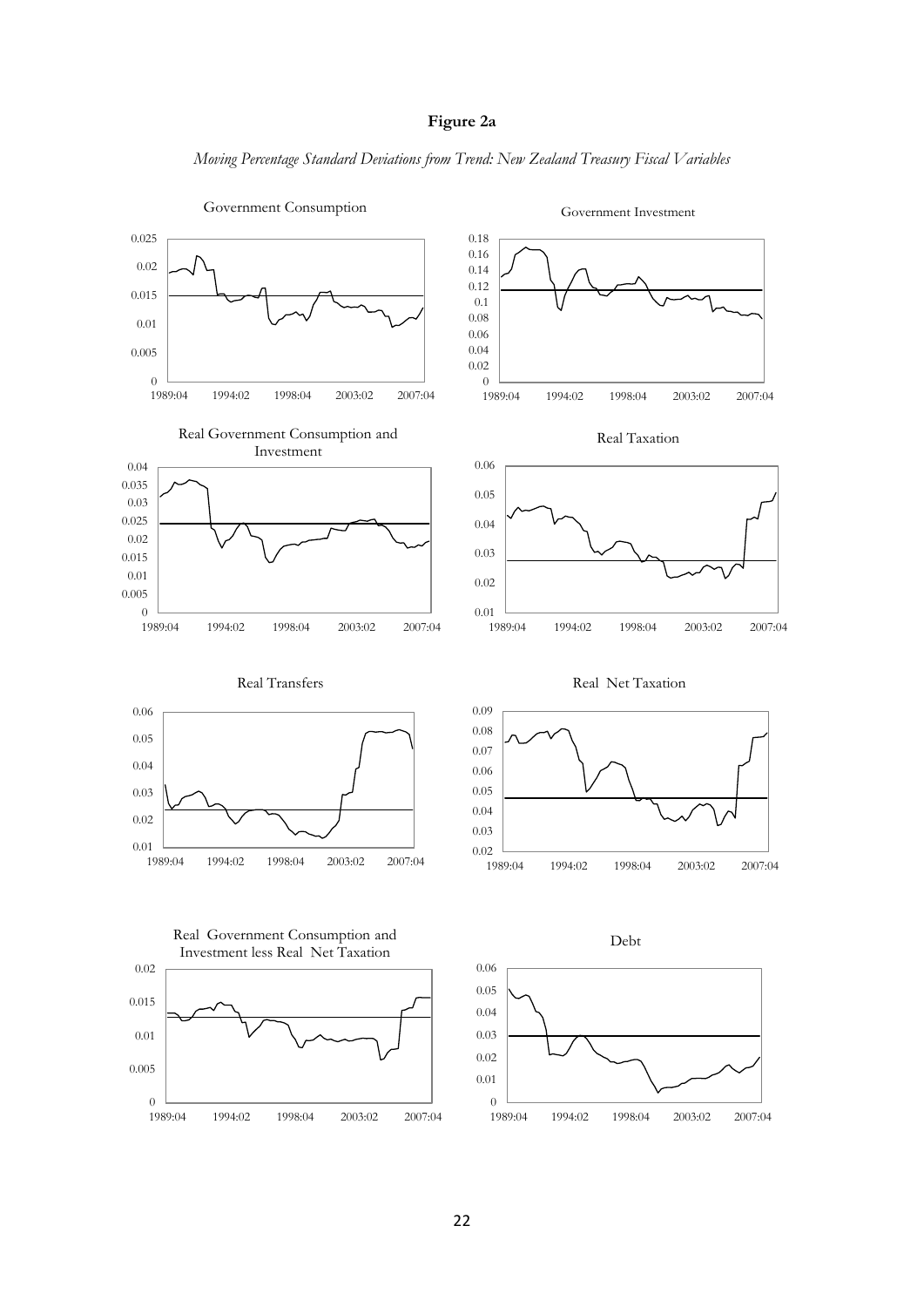



*Moving Percentage Standard Deviations from Trend: Labour Market Variables*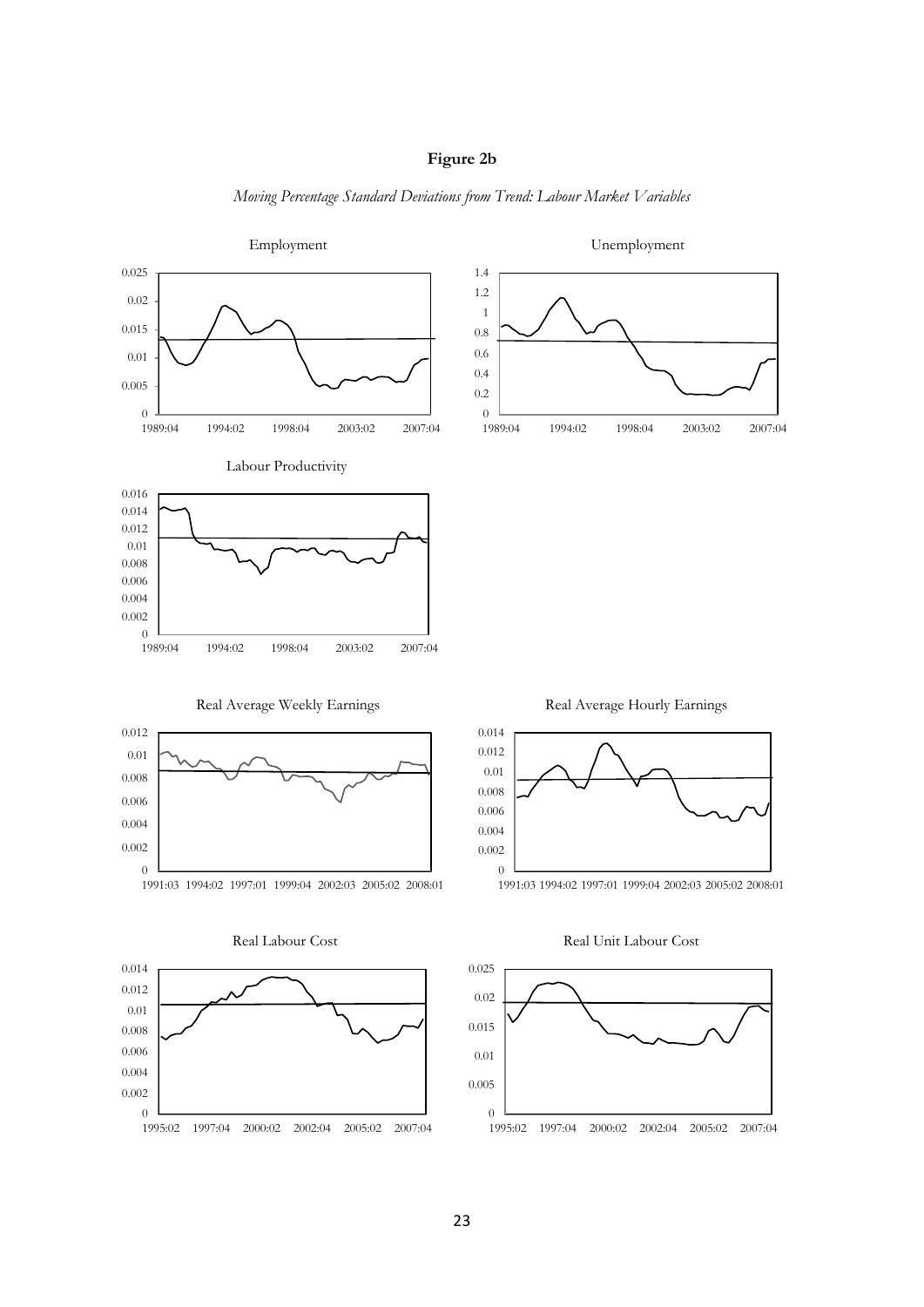

*Moving Contemporaneous Cross Correlations with Real GDP: Real Variables*

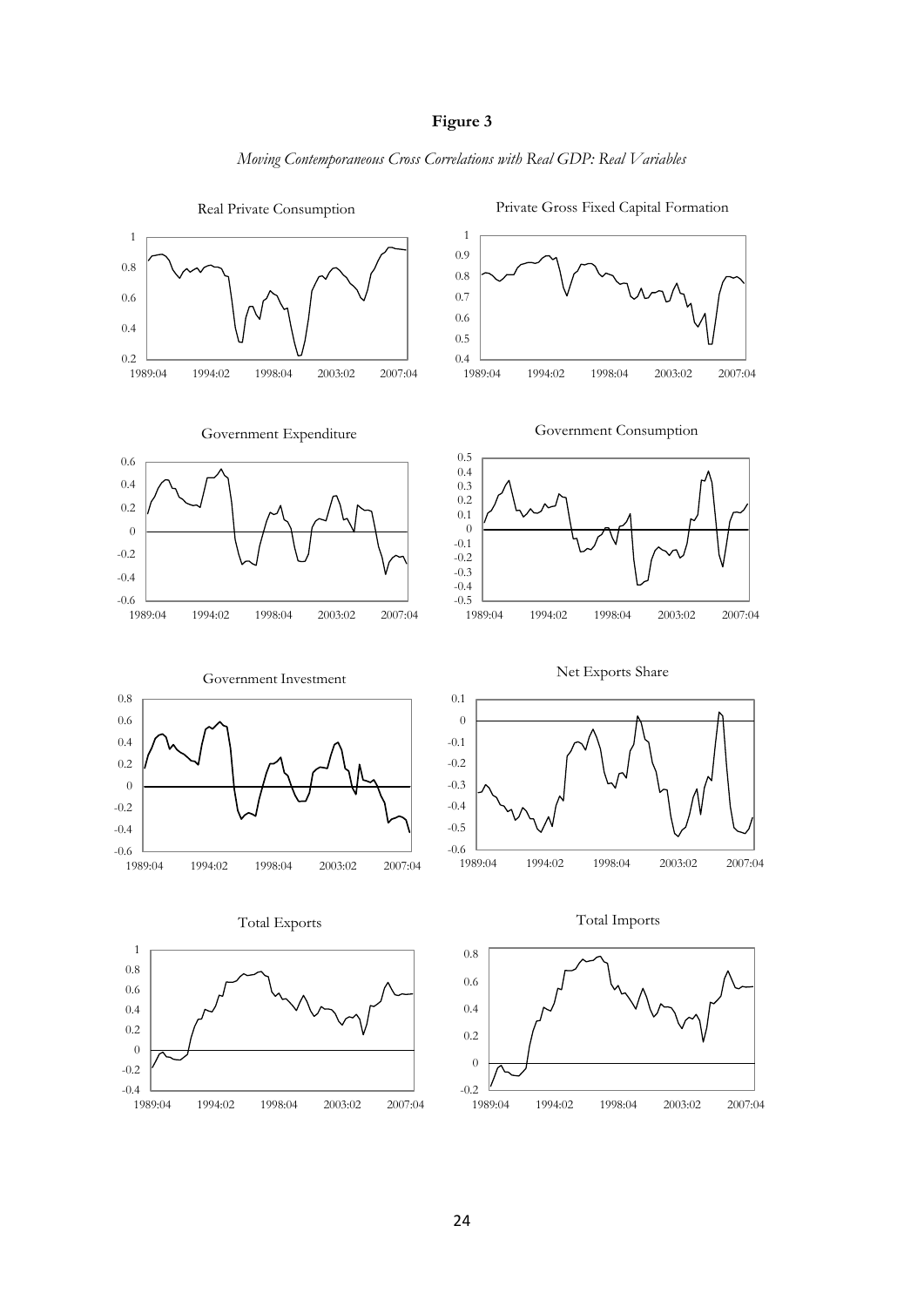# **Figure 3a**

*Moving Contemporaneous Cross Correlations with Real GDP: New Zealand Treasury Fiscal Variables*

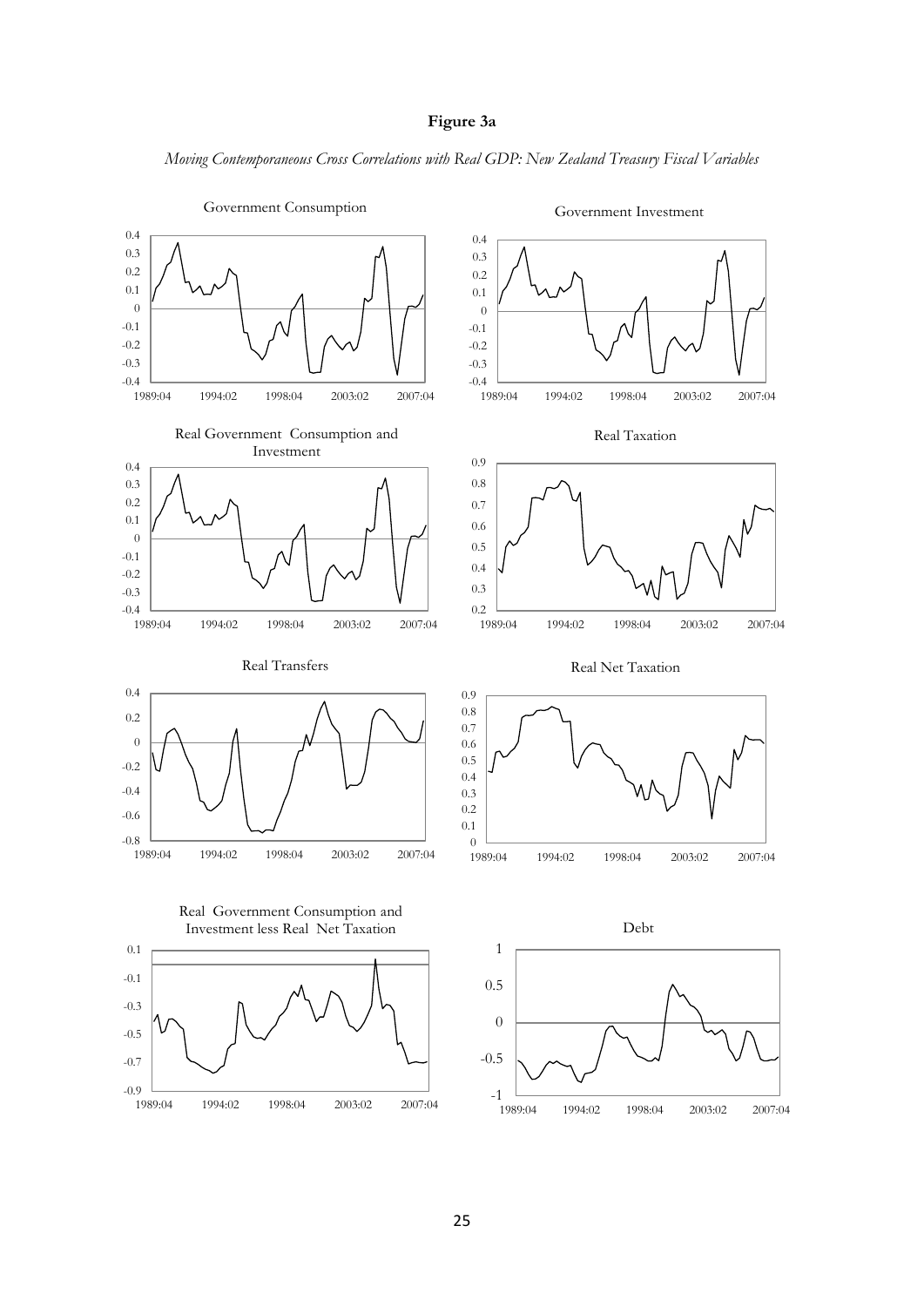

*Moving Contemporaneous Cross Correlations with Real GDP: Labour Market Variables*

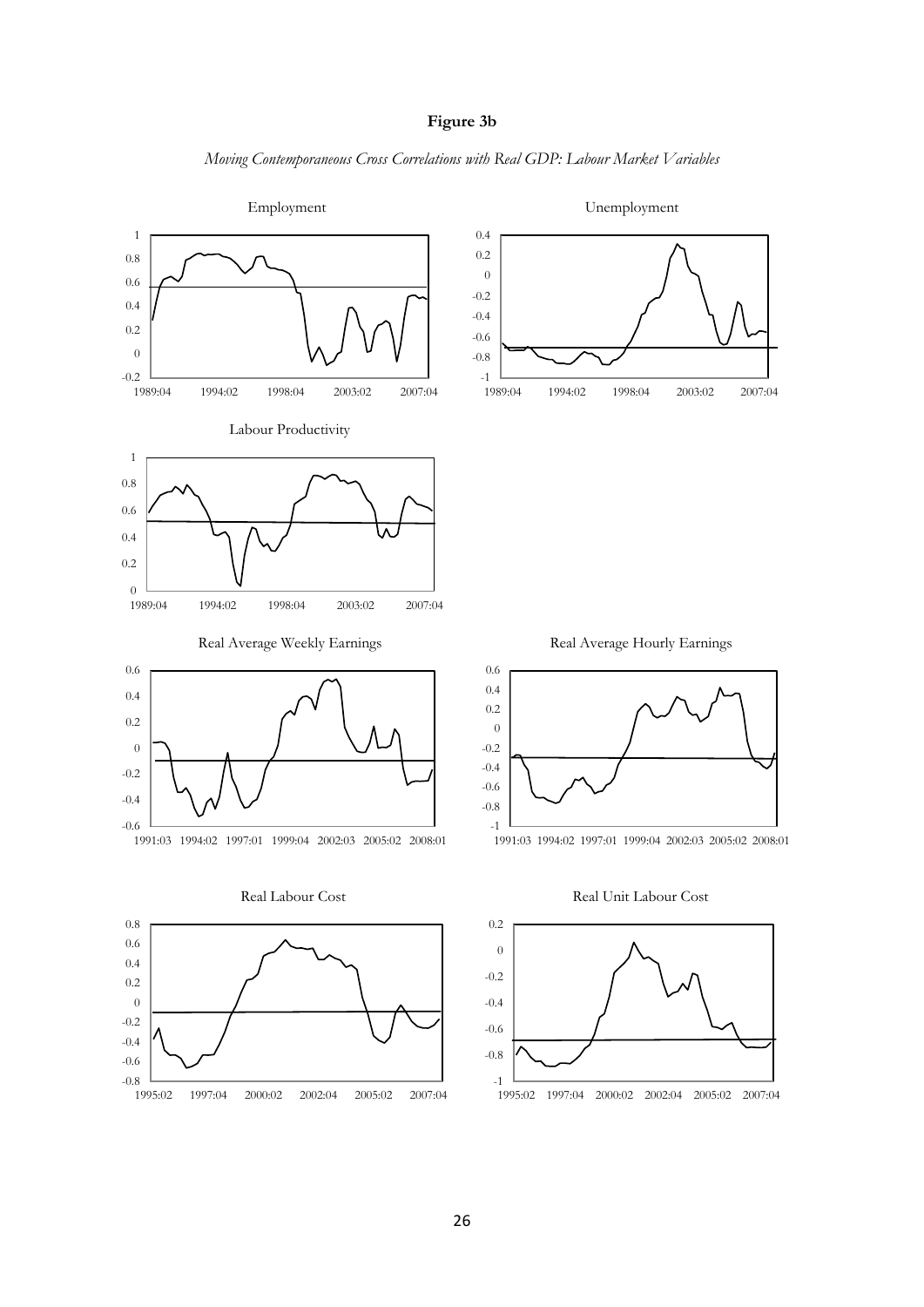# **Figure 4**

# *Moving Cross Correlations with Real GDP: Real Variables*

# *Computed for the Phase Shift Exhibiting the Maximum Correlation*



1989:04 1994:02 1998:04 2003:02 2007:04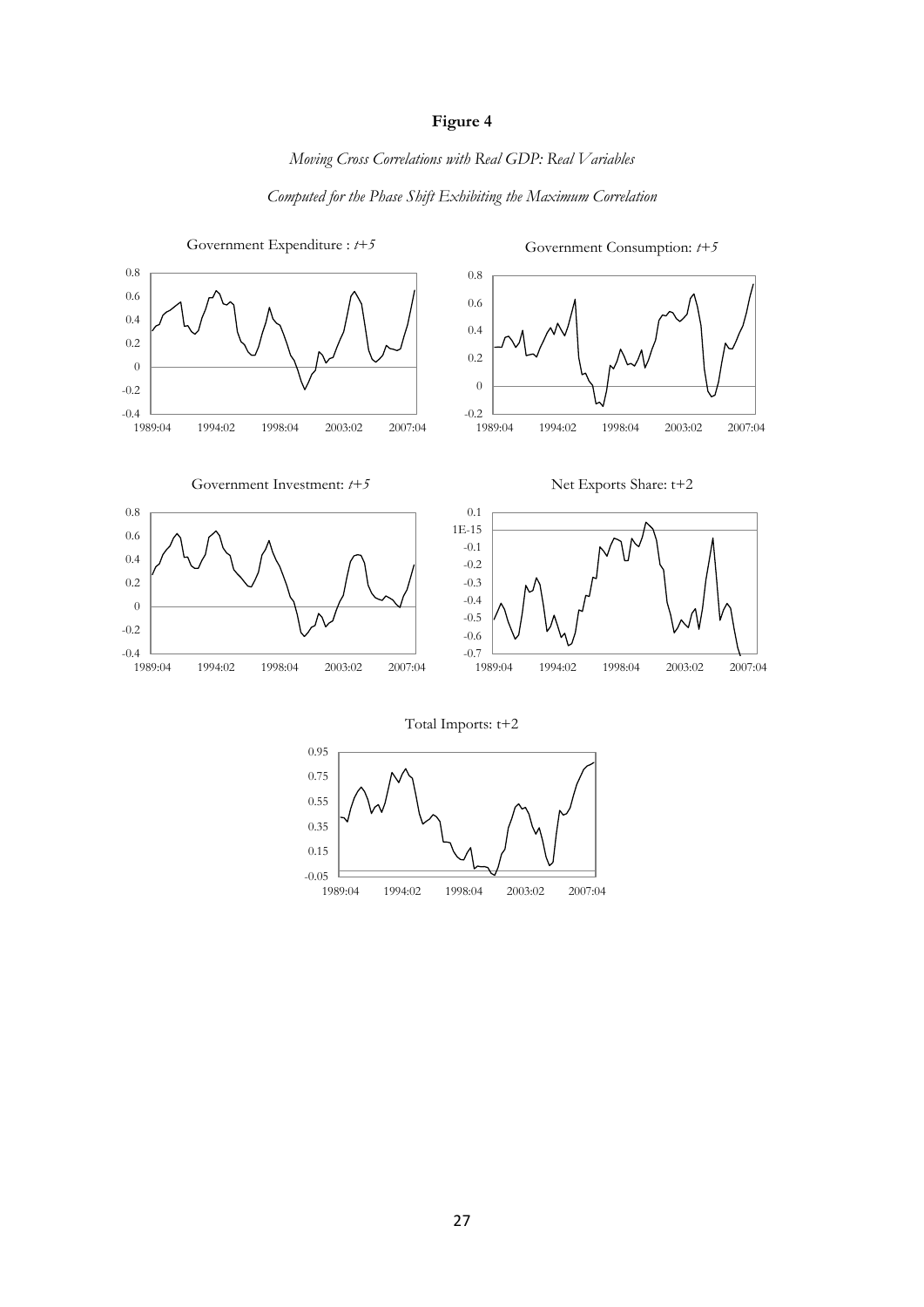# **Figure 4a**

*Moving Contemporaneous Cross Correlations with Real GDP: New Zealand Treasury Fiscal Variables*



*Computed for the Phase Shift Exhibiting the Maximum Correlation*



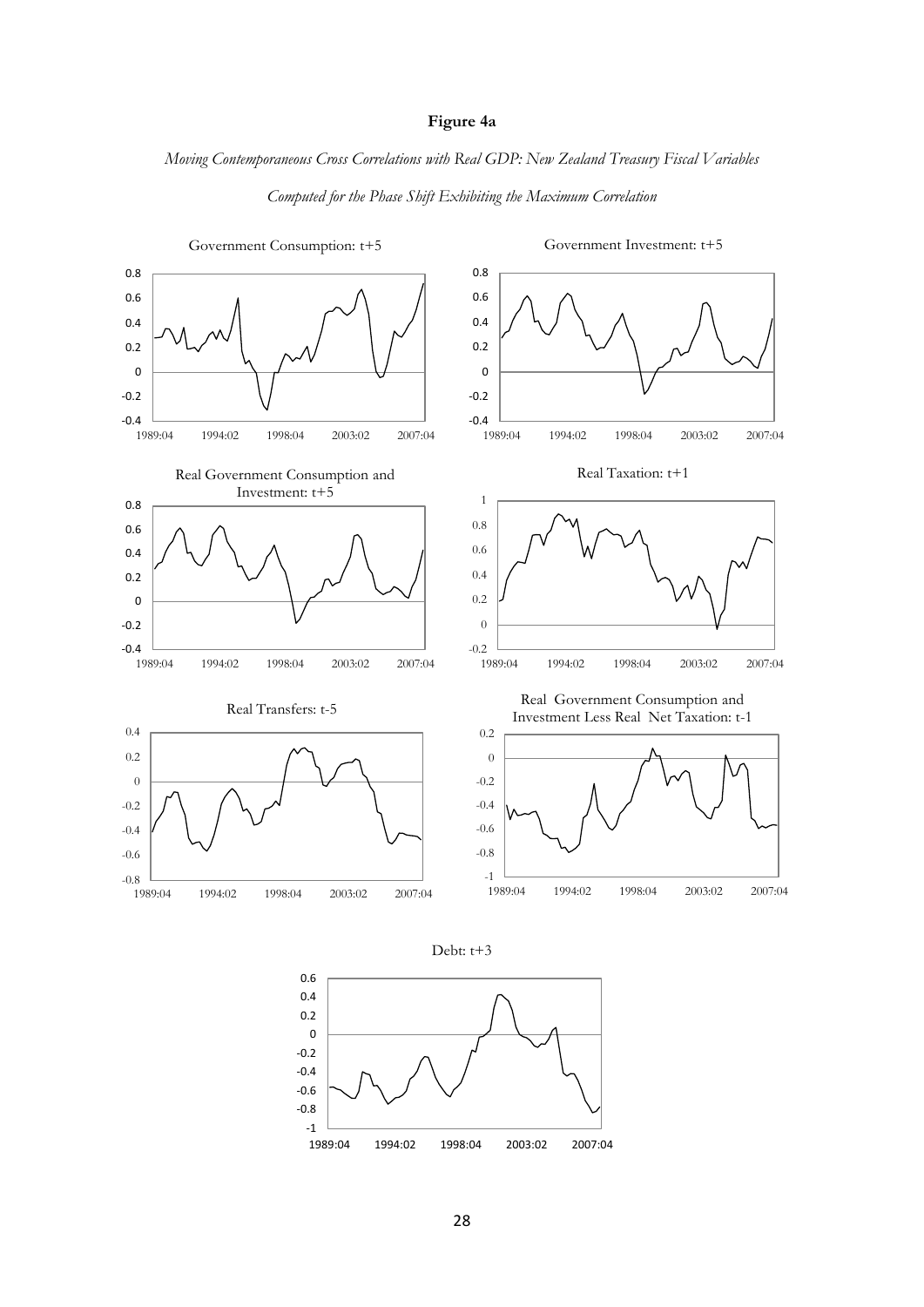# **Figure 4b**

# *Moving Contemporaneous Cross Correlations with Real GDP: Labour Market Variables*



 $-0.8$   $-1995:02$ 

1995:02 1997:04 2000:02 2002:04 2005:02 2007:04

*Computed for the Phase Shift Exhibiting the Maximum Correlation*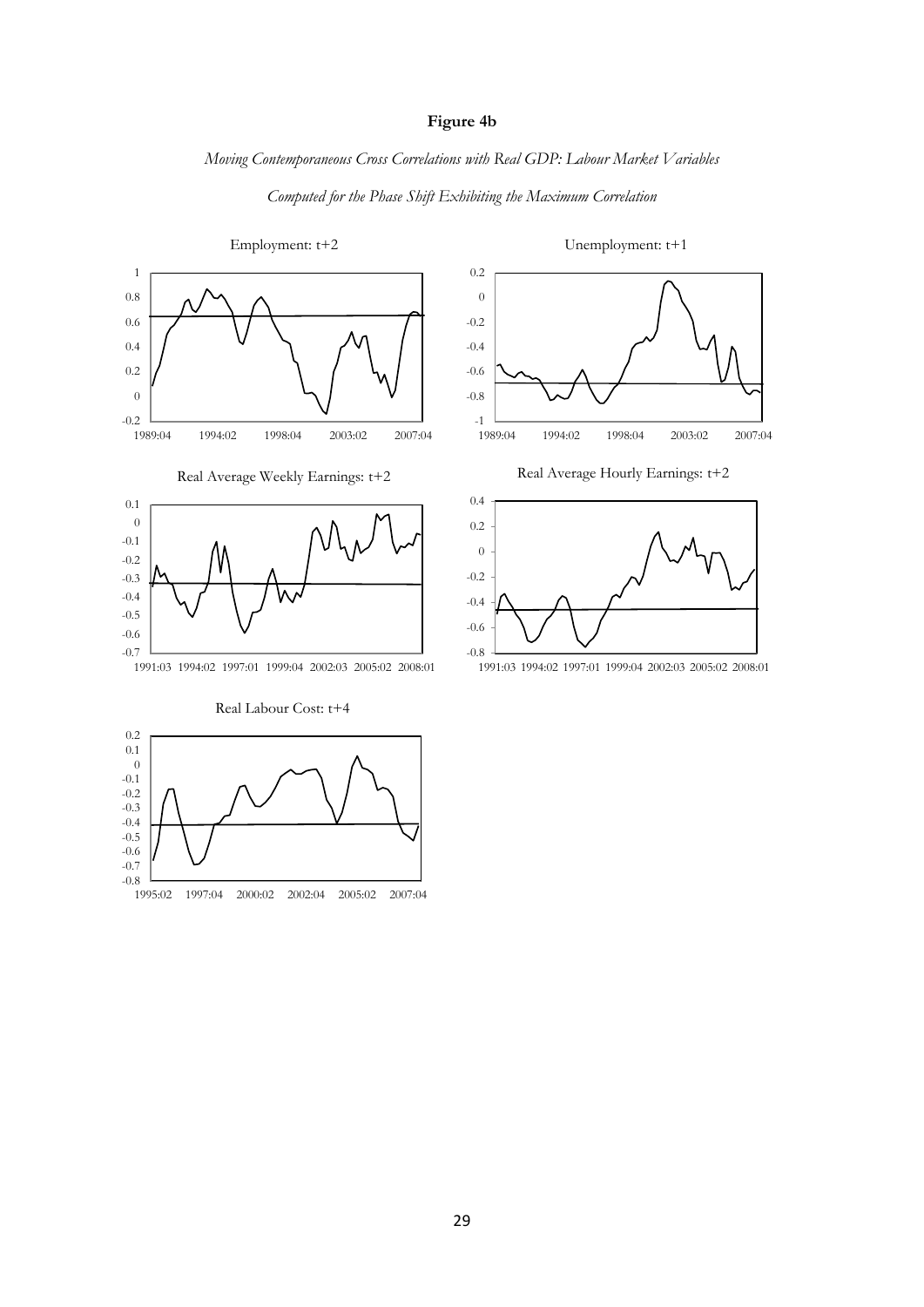# **Figure 5**

*Moving Percentage Standard Deviations from Trend: Prices and Monetary Variables*



30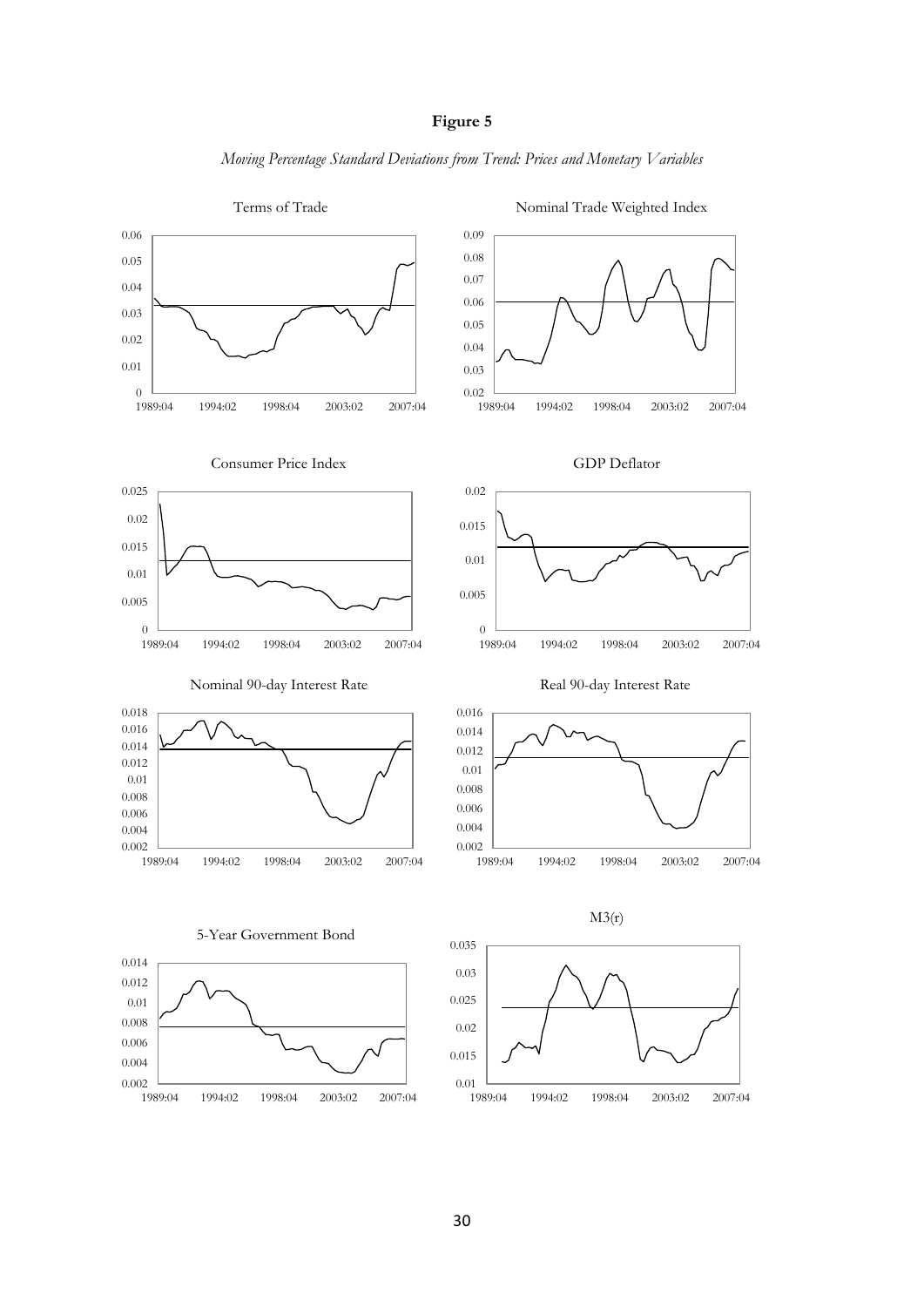



*Moving Contemporaneous Cross Correlations with Real GDP: Prices and Monetary Variables*

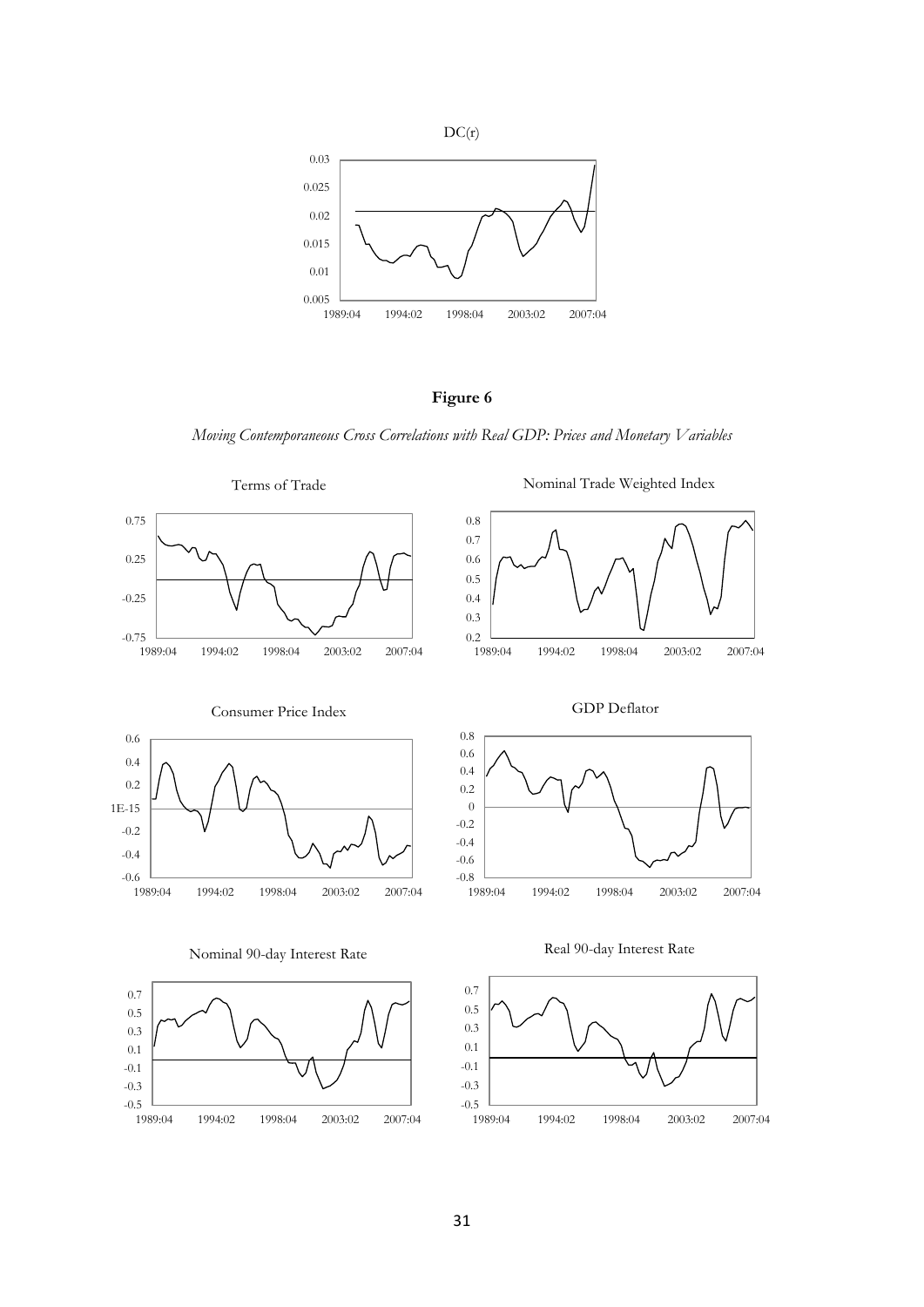



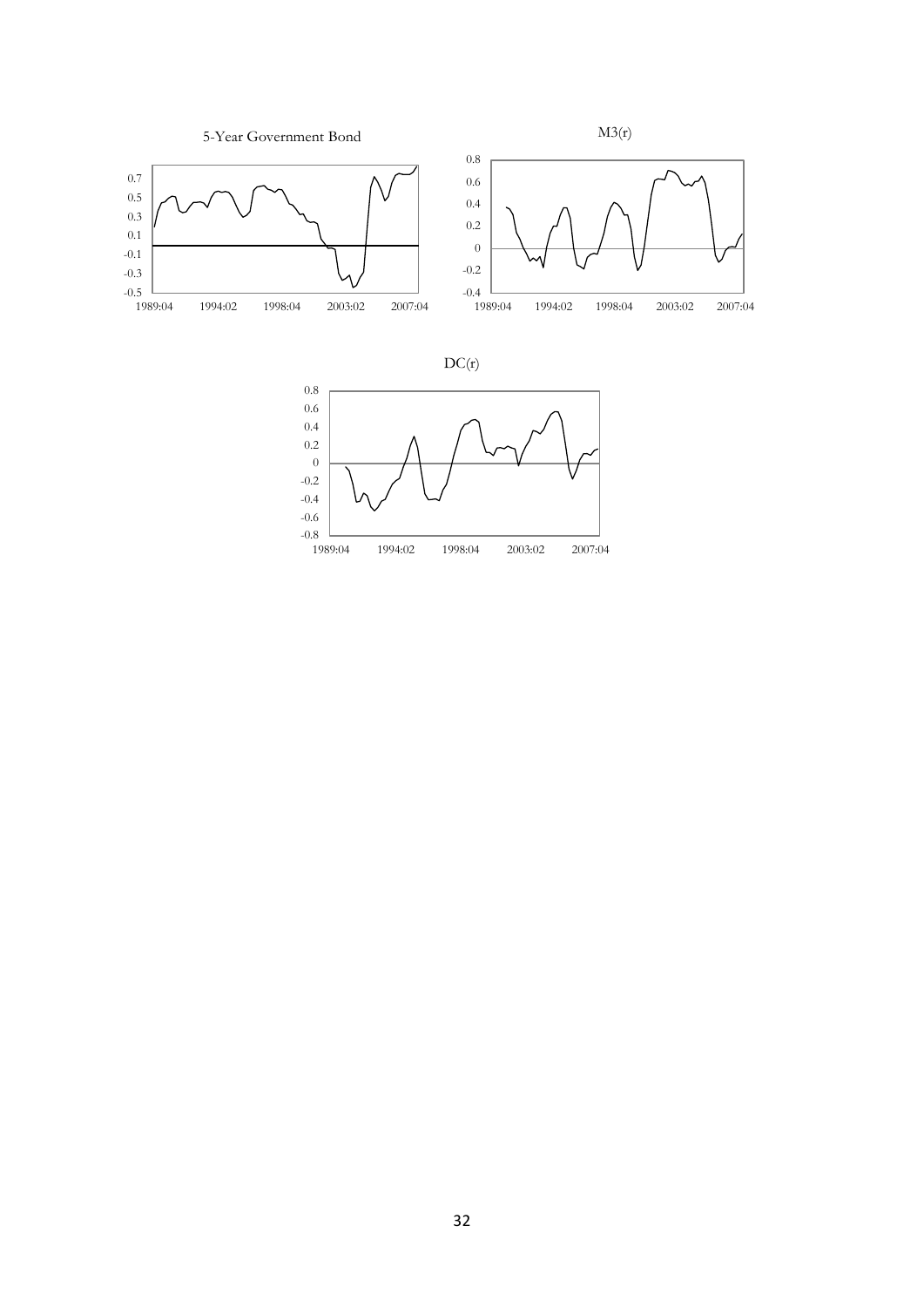# **Figure 7**

*Moving Cross Correlations with Real GDP : Prices and Monetary Variables*

*Computed for the Phase Shift Exhibiting the Maximum Correlation*



33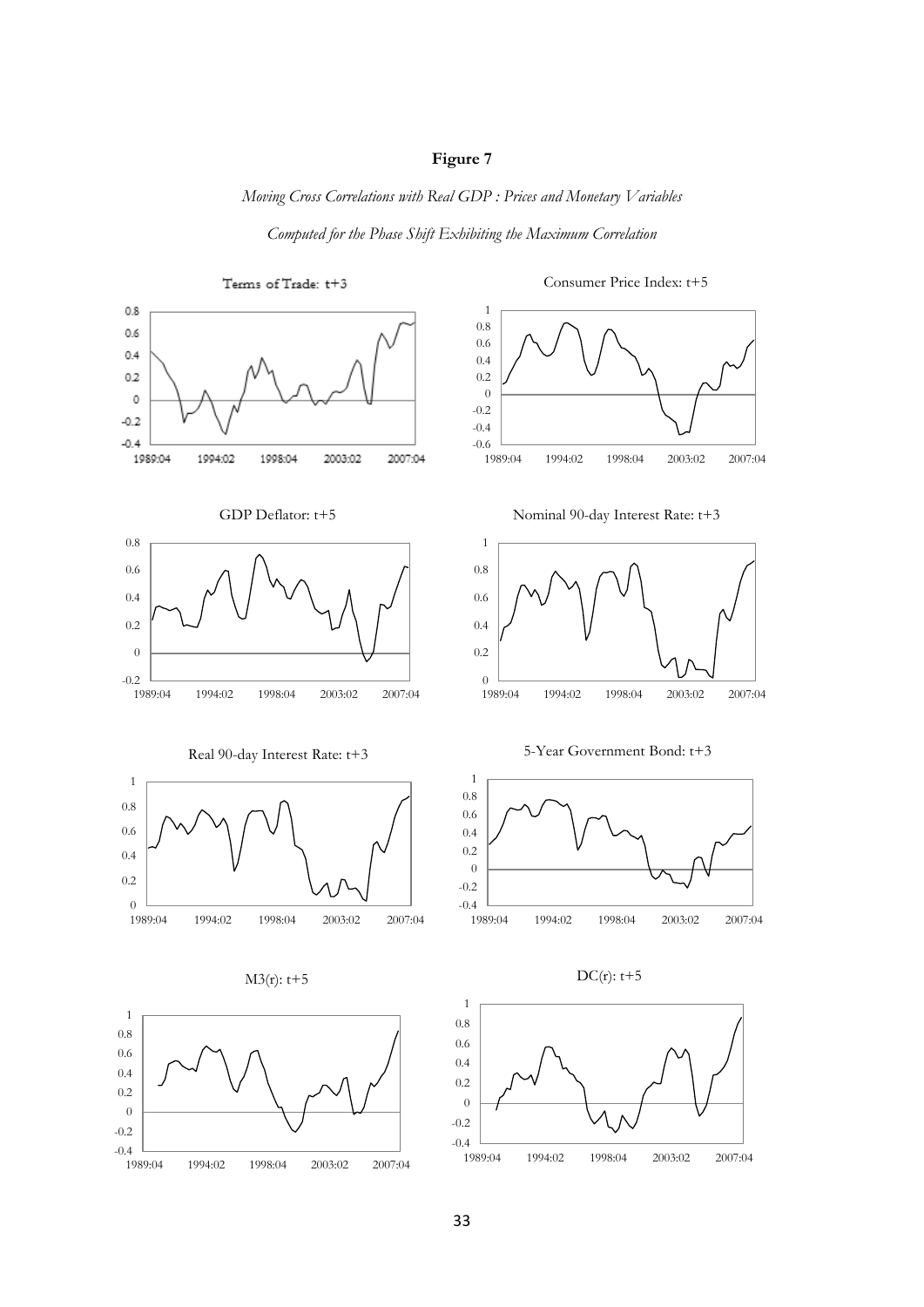# **C Variables and their Sources**

All series were obtained from SNZ"s *Infoshare* website, except for those containing the source reference "RBNZ", and except for fiscal variables sourced from the New Zealand Treasury"s fiscal data set for the time period 1982q2 to 2010q4. Where appropriate, notes are included on the calculation of variables that were not directly available in raw data form.

 $SA =$  seasonally adjusted,  $Log = Log$  transformed

*Output and expenditure variables*

- 1. Gross Domestic Product Expenditure Measure Prodn A/C, GDP & GDE, Constant Prices, SA, Qrtly (\$Millions) [Log]
- 2. Private Non Profit Organisations and Households Combined Use of Inc, Final Consumption Exp. Govt/Pvte Sectors, Constant Prices, SA, Qrtly (\$Millions) [Log]
- 3. Non Durable Goods Use of Inc, Final Consumption Exp. by HH Item Type, Constant Prices, SA, Qrtly (\$Millions) [Log]
- 4. Durable Goods Use of Inc, Final Consumption Exp. by HH Item Type, Constant Prices, SA, Qrtly (\$Millions) [Log]
- 5. Private Gross Fixed Capital Formation Capital A/C, Gross Fixed Cap. Form. by Sect/O'ship, Constant Prices, SA, Qtrly (\$Millions) [Log]
- 6. Residential Buildings Capital A/C, Gross Fixed Capital Formation by Asset, Constant Prices, SA, Qtrly (\$Millions) [Log]
- 7. Non Residential Buildings Capital A/C, Gross Fixed Capital Formation by Asset, Constant Prices, SA, Qtrly (\$Millions) [Log]
- 8. Other [Private Gross Fixed Capital Formation – (Residential Buildings + Non Residential Buildings)] (\$Millions) [Log]
- 9. Government Expenditure [Government Consumption + Government Investment] (\$Millions) [Log]
- 10. Government Consumption Use of Inc, Final Consumption Exp. by Govt/Pvte Sectors, Constant Prices, SA, Qrtly (\$Millions) [Log] Note: Excludes the purchase of Frigates in 1997(2) and 1999(4)
- 11. Government Gross Fixed Capital Formation (Government Investment) Capital A/C, Gross Fixed Cap. Form. by Sect/O'ship, Constant Prices, SA, Qrtly (\$Millions) [Log]
- 12. Net Exports [Total Exports – Total Imports] (\$Millions) [Expressed as a share of GDP]
- 13. Total Exports Components of External Transactions Account, Constant Prices, SA, Qrtly (\$Millions) [Log]
- 14. Exports of Goods Components of External Transactions Account, Constant Prices, SA, Qrtly (\$Millions) [Log]
- 15. Exports of Services Components of External Transactions Account, Constant Prices, SA, Qrtly (\$Millions) [Log]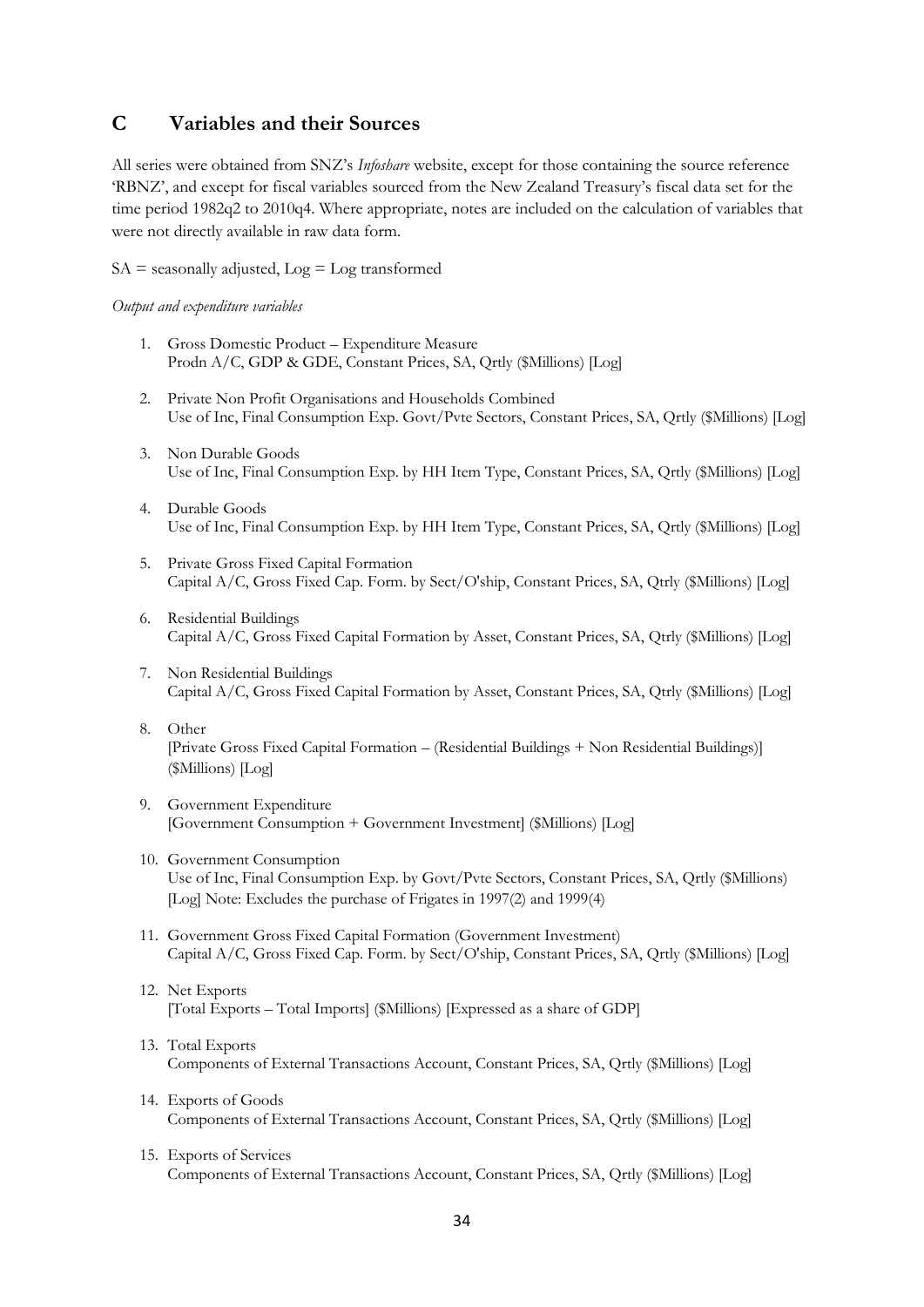- 16. Total Imports Components of External Transactions Account, Constant Prices, SA, Qrtly (\$Millions) [Log]
- 17. Imports of Goods Components of External Transactions Account, Constant Prices, SA, Qrtly (\$Millions) [Log]
- 18. Imports of Services Components of External Transactions Account, Constant Prices, SA, Qrtly (\$Millions) [Log]

#### *Price and monetary variables*

- 19. Terms of Trade Overseas Trade Indexes, All Countries, Qrtly [Log]
- 20. Nominal Trade Weighted Index Nominal and Real TWI, Figure 8b, RBNZ [Log]
- 21. Real Trade Weighted Index Nominal and Real TWI, Figure 8b, RBNZ [Log]
- 22. Consumer Price Index (CPIXGST) CPI All Groups for New Zealand, Qrtly, (Re-indexed to reflect GST-exclusive inflation rates) [Log]
- 23. Consumer Price Index Excluding Food, Fuel, and Government Purchases Incomes and Prices, A3 Historical Series, RBNZ, Qrtly [Log]
- 24. GDP (expenditure) Deflator Incomes and Prices, A3 Historical Series, RBNZ, Qrtly [Log]
- 25. Nominal 90-day Interest Rate Interest rates, B2 Historical Series, RBNZ [Quarterly average]
- 26. Real 90-day Interest Rate [((1+Nominal 90-day Interest Rate)/(1+Two-Year Ahead Inflation Expectation))\*100] Two-Year Ahead Inflation Expectation sourced from RBNZ
- 27. 5-Year Government Bond Interest Rates, B2 Historical Series, RBNZ [Quarterly average]
- 28. 90-day Yield Gap [Nominal 90-day Interest Rate – 5-Year Government Bond]
- 29. Floating First Mortgage New Customer Housing Rate Interest Rates, B3 Historical Series, RBNZ [Quarterly average]
- 30. M3(r) Money and Credit Aggregates, C1 Historical Series, RBNZ [Log]
- 31. DC(r) Money and Credit Aggregates, C2 Historical Series, RBNZ [Log]

#### *Other fiscal variables*

All sourced from the New Zealand Treasury's fiscal data set, as previously used in Claus et al.(2006), Dungey and Fry (2009), and Hall and McDermott (2011).

32. – 37. Real government expenditure, real government consumption expenditure, real taxation, real transfers, nominal gross government debt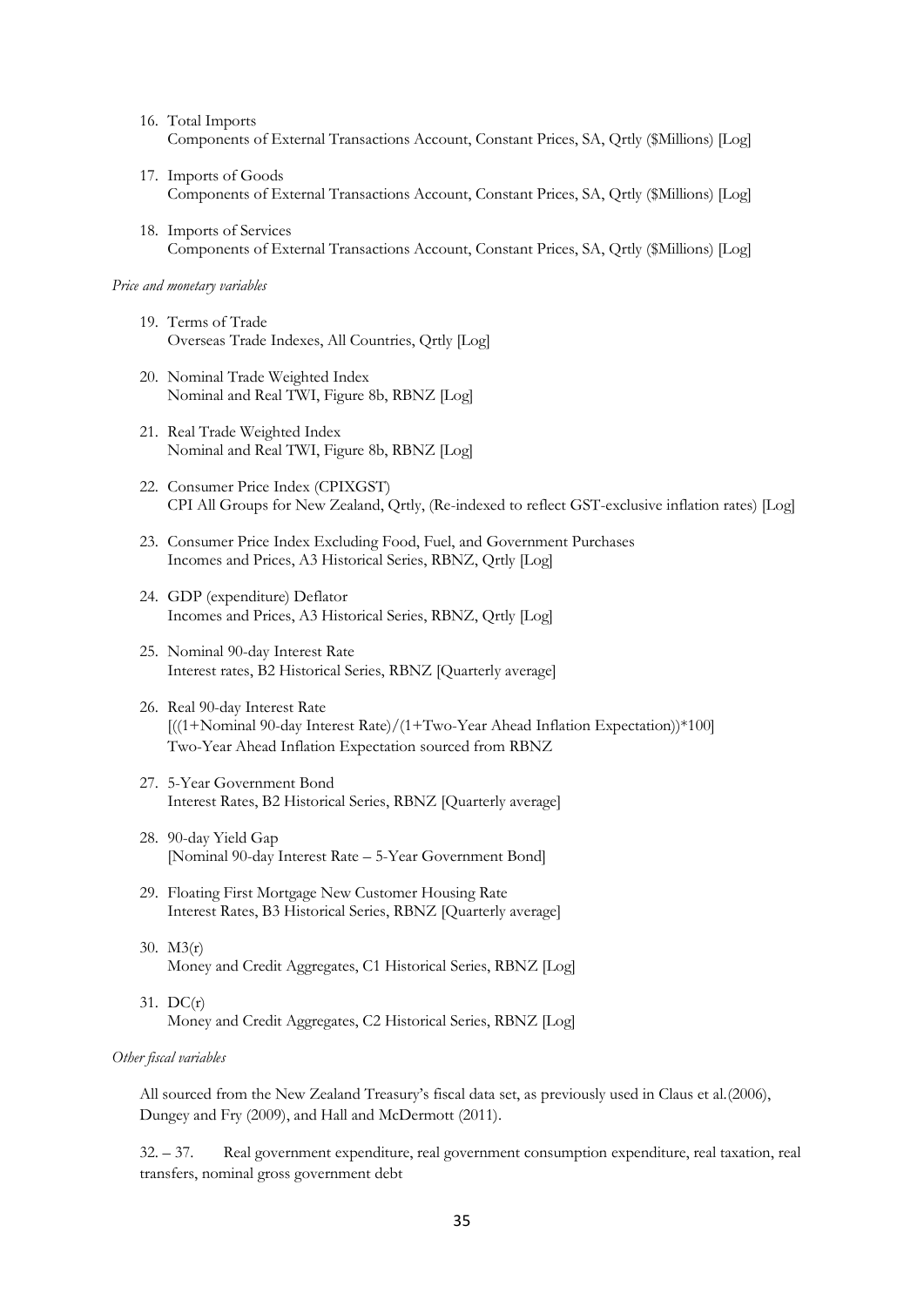#### *Labour market variables*

- 38. Employment SNZ HLFS Persons employed in labour force ("000), SA [Log]
- 39. Unemployment rate SNZ HLFS Unemployment rate (%), Total, SA
- 40. Labour productivity Production based real GDP/Employment [Log]
- 41. Real average weekly earnings SNZ All industries total (ordinary time + overtime) average weekly earnings (FTE), deflated by CPIXGST [Log]
- 42. Real average hourly earnings RBNZ average hourly earnings (total), deflated by CPIXGST [Log]
- 43. Real labour cost RBNZ Labour cost index (June 2009 = 1000), deflated by GDP deflator [Log]
- 44. Real unit labour cost Real labour cost/production based real GDP [Log]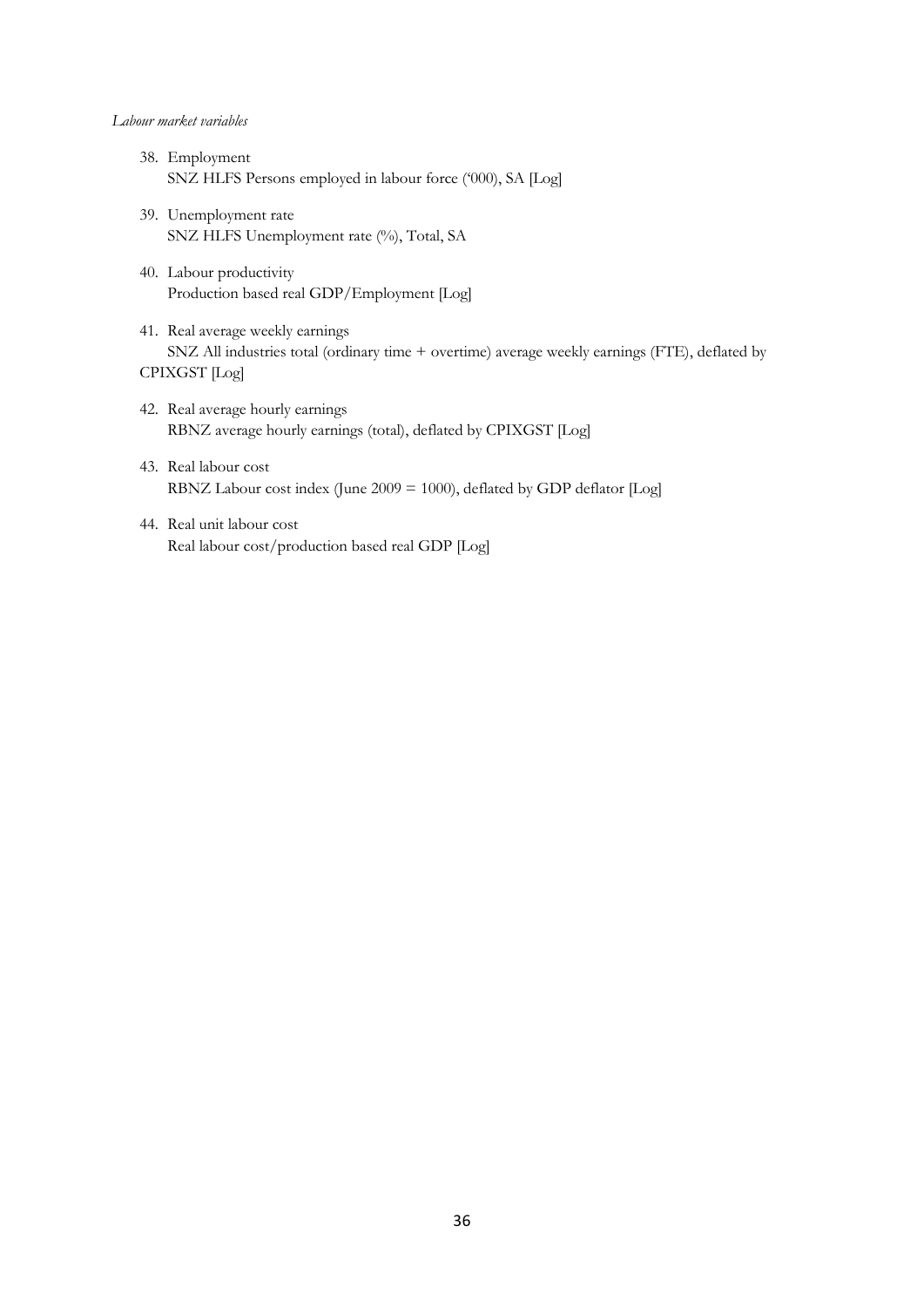# **References**

- <span id="page-36-0"></span>Backus, D. K., & Kehoe, P. J. (1992). International Evidence on the Historical Properties of Business Cycles. *The American Economic Review, 82*(4), 864-888.
- <span id="page-36-4"></span>Backus, D. K., Kehoe, P. J., & Kydland, F. E. (1992). International Real Business Cycles. *Journal of Political Economy, 100*(4), 745-775.
- <span id="page-36-1"></span>Backus, D. K., Kehoe, P. J., & Kydland, F. E. (1994). Dynamics of the Trade Balance and the Terms of Trade: The J-Curve? *The American Economic Review, 84*(1), 84-103.

<span id="page-36-2"></span>Baxter, M., & King, R. G. (1999). Measuring Business Cycles: Approximate Band-Pass Filters for Economic Time Series. *Review of Economics and Statistics, 81*(4), 575-593. doi: 10.1162/003465399558454

- Burns, A. F., & Mitchell, W. C. (1946). *Measuring Business Cycles*: National Bureau of Economic Research, Inc.
- Chetwin, W. (2012). Business cycle review, 1998-2011. *Reserve Bank of New Zealand Bulletin*, 75(1), March, 14-27.
- Choy, K. M. (2011). Business cycles in Singapore: stylised facts for a small open economy. *Pacific Economic Review, 16*(1), 18-35. doi: 10.1111/j.1468-0106.2010.00532.x
- <span id="page-36-3"></span>Christiano, L. J., & Eichenbaum, M. (1992). Current Real-Business-Cycle Theories and Aggregate Labor-Market Fluctuations. *The American Economic Review, 82*(3), 430-450.
- Claus, I., Gill, A., Lee, B., &McLellan, N. (2006). An empirical investigation of fiscal policy in New Zealand. New Zealand Treasury Working Paper 06/08.
- Crosby, M. and Otto, G. (1995). Real business cycle models: An introduction. *The Australian Economic Review*, Third Quarter, 55-70.
- Diebold, F. X., & Rudebusch, G. D. (1996). Measuring Business Cycles: A Modern Perspective. *The Review of Economics and Statistics, 78*(1), 67-77.
- Dungey, M. &Fry, R. (2009). The Identification of Fiscal and Monetary Policy in a Structural VAR. Economic Modelling, 26(6), November, 1147-1160.
- Fisher, L. Otto, G. and Voss, G. (1996). Australian business cycle facts. *Australian Economic Papers*, 35 (67), 300-320.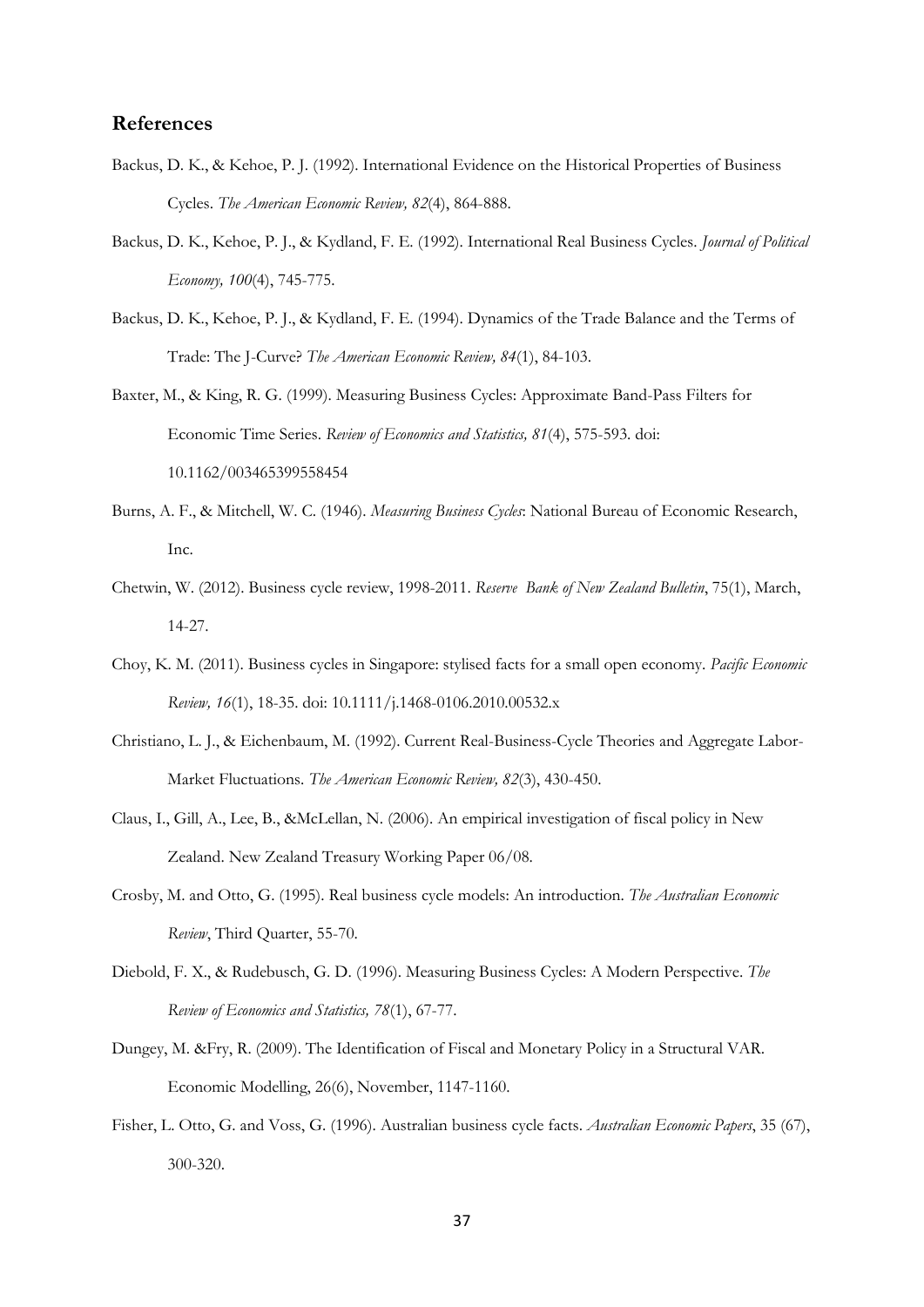Friedman, M. (1957). *A Theory of the Consumption Function*: National Bureau of Economic Research, Inc.

- <span id="page-37-1"></span>Greenwald, B. C., Stiglitz, J. E., Hall, R. E., & Fischer, S. (1988). Examining Alternative Macroeconomic Theories. *Brookings Papers on Economic Activity, 1988*(1), 207-270.
- Hall, V.B., Kim, K, & Buckle, R. A. (1998). Pacific Rim business cycle analysis: synchronisation and volatility. *New Zealand Economic Papers*, 32(2), 129-159.
- Hall, V. B. & McDermott, C. J. (2009). The New Zealand business cycle. *Econometric Theory*, 25,1050-1069.
- Hall, V. B. & McDermott, C. J. (2011). Unobserved components business cycles for New Zealand. What are they, and what might drive them? *The Economic Record*, 87(277), June, 294-317.
- <span id="page-37-4"></span>Harvey, A. (1985). Trends and Cycles in Macroeconomic Time Series. *Journal of Business and Economic Statistics, 3*(3), 216-227.
- <span id="page-37-5"></span>Harvey, A. (1989). *Forecasting, Structural Time Series Models and the Kalman Filter*. Cambridge: Cambridge University Press.
- <span id="page-37-3"></span>Harvey, A. C., & Jaeger, A. (1993). Detrending, Stylized Facts and the Business Cycle. *Journal of Applied Econometrics, 8*(3), 231-247.
- <span id="page-37-2"></span>Haywood, E. (1972). *The Dating of Post War Business Cycles in New Zealand: 1946-70*. Reserve Bank of New Zealand Research Paper 4, 15.
- Haywood, E. & Campbell, C. (1976). *The New Zealand Economy: Measurement of Economic Fluctuations and Indicators of Economic Activity, 1947-74.* Reserve Bank of New Zealand Research Paper 19, 31.
- Hodrick, R. J., & Prescott, E. C. (1980). Postwar U.S. Business Cycles: An Empirical Investigation *Discussion Papers*: Carnegie-Mellon University.
- <span id="page-37-0"></span>Kim, K., Buckle, R. A., & Hall, V. B. (1994). Key Features of New Zealand Business Cycles. *Economic Record, 70*(208), 56-72. doi: 10.1111/j.1475-4932.1994.tb01825.x
- <span id="page-37-6"></span>King, R. G., & Rebelo, S. T. (2000). Resuscitating Real Business Cycles *NBER Working Paper Series* (Vol. w7534).
- <span id="page-37-7"></span>Krugman, P. R., Baldwin, R. E., Bosworth, B., & Hooper, P. (1987). The Persistence of the U.S. Trade Deficit. *Brookings Papers on Economic Activity, 1987*(1), 1-55.
- Kydland, F., & Prescott, E. (1990). Business Cycles: Real Facts and a Monetary Myth. *Federal Reserve Bank of Minneapolis Quarterly Review, 14*(2), 3-18. doi: citeulike-article-id:909451